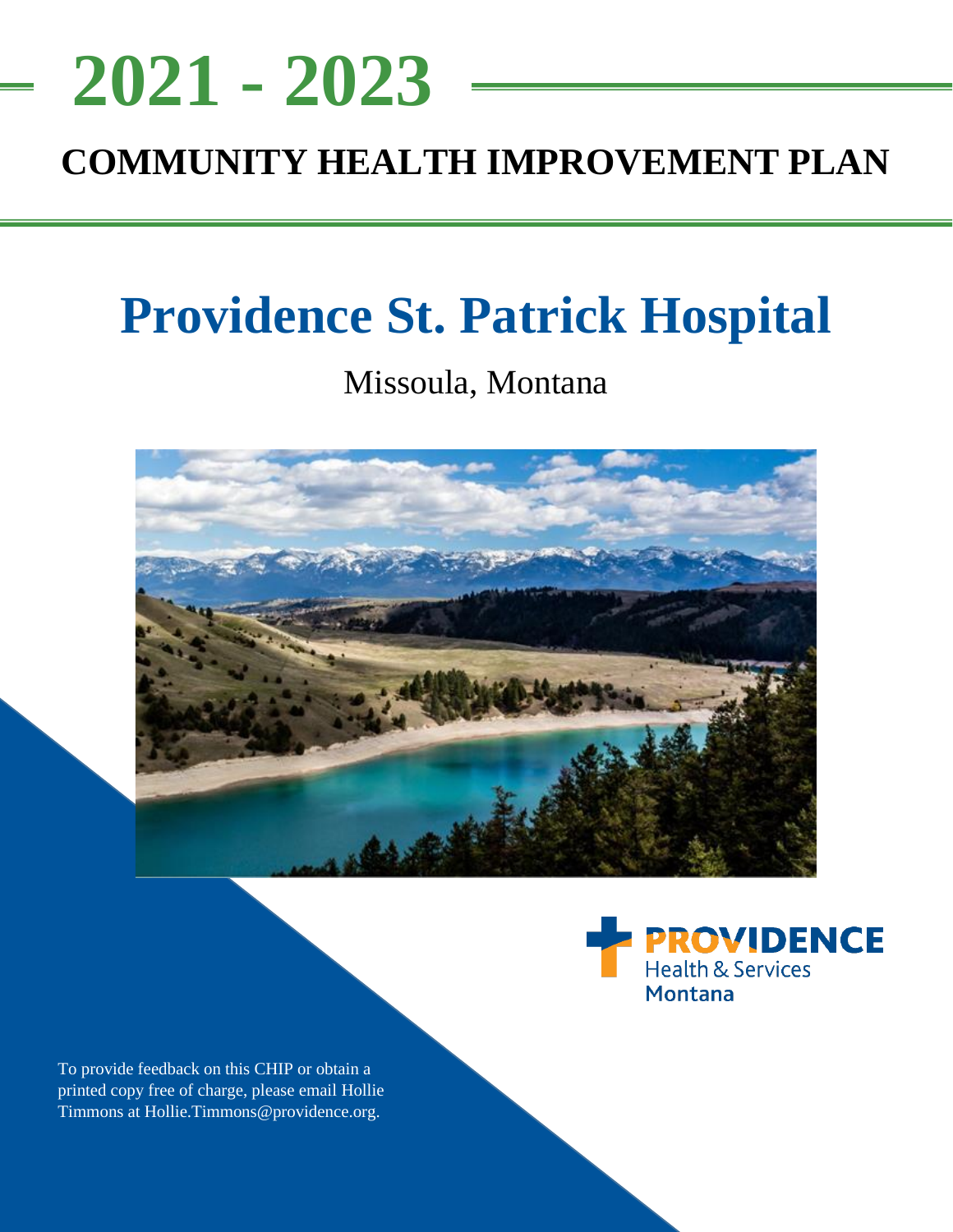## CONTENTS

| Providence St. Patrick Hospital Community Health Improvement Plan Priorities 4         |  |
|----------------------------------------------------------------------------------------|--|
|                                                                                        |  |
|                                                                                        |  |
|                                                                                        |  |
|                                                                                        |  |
|                                                                                        |  |
|                                                                                        |  |
|                                                                                        |  |
|                                                                                        |  |
|                                                                                        |  |
|                                                                                        |  |
|                                                                                        |  |
|                                                                                        |  |
|                                                                                        |  |
|                                                                                        |  |
|                                                                                        |  |
| Addressing the Needs of the Community: 2021-2023 Key Community Benefit Initiatives and |  |
|                                                                                        |  |
|                                                                                        |  |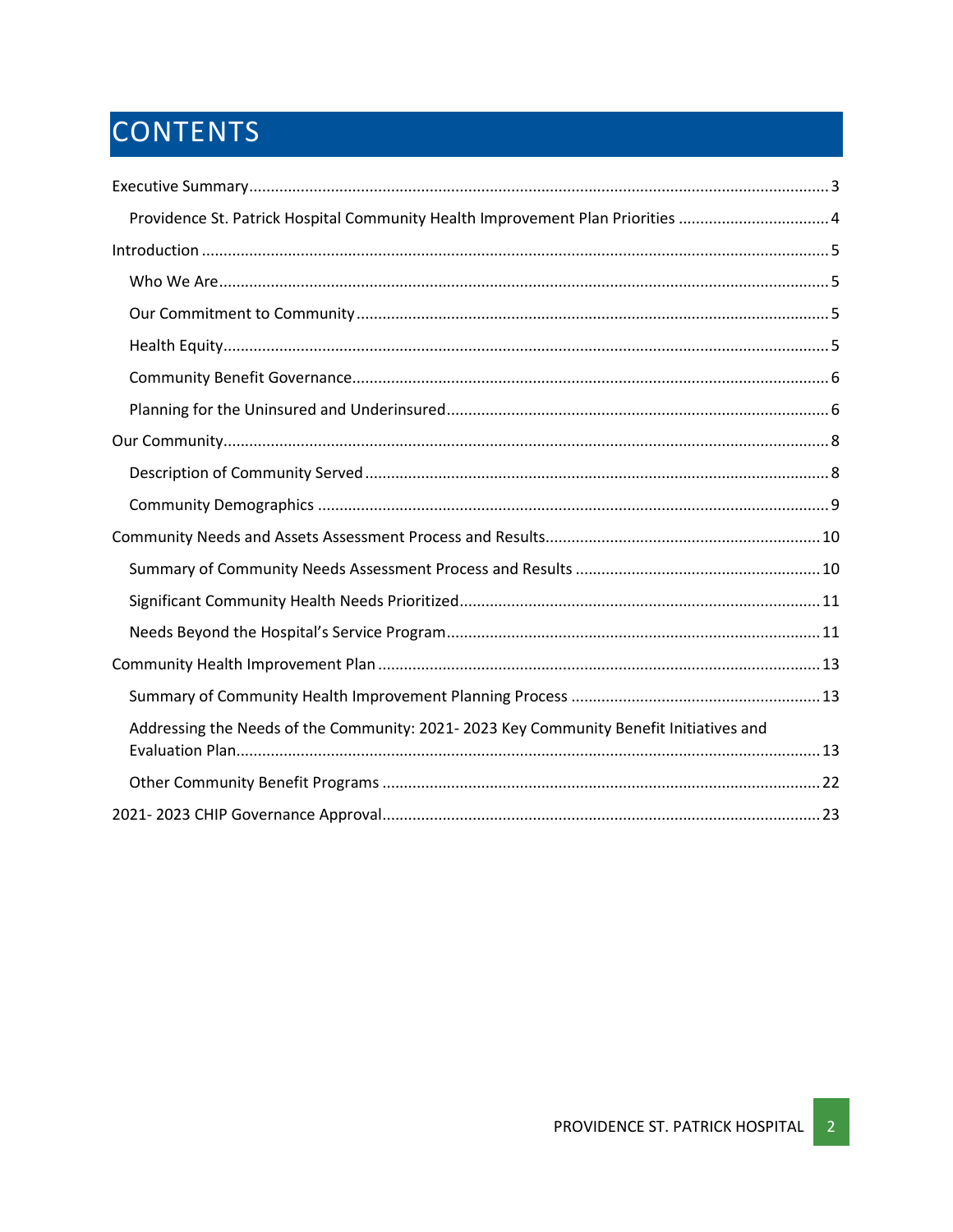## <span id="page-2-0"></span>EXECUTIVE SUMMARY

Providence Health & Services continues its Mission of service in Missoula County through Providence St. Patrick Hospital. Providence St. Patrick Hospital is a regional tertiary care hospital founded in 1873 and located in Missoula, Montana. The hospital has 253 licensed beds, serving 17 counties in western Montana.

Providence St. Patrick Hospital, Providence St. Joseph Medical Center, and Providence Medical Group together make up Providence Montana. The Providence Montana service area dedicates resources to improve the health and quality of life for the communities it serves, with special emphasis on the needs of marginalized populations. In 2020, Providence Montana provided \$26 million<sup>1</sup> in Community Benefit<sup>2</sup> in response to unmet needs and to improve the health and well-being of those we serve in western Montana, including \$4.8 million in free and low-cost care for people who are underinsured or uninsured.

The Community Health Needs Assessment (CHNA) is an opportunity for Providence St. Patrick Hospital to engage the community every three years with the goal of better understanding community strengths and needs. The CHNA allows Providence Montana to target our investments to areas of greatest need, including to addressing health disparities by race, particularly in our American Indian communities. Factors of race and poverty have long impacted health and health care in Montana as elsewhere, and the COVID-19 pandemic further emphasized this crisis as Providence observed higher infection rates and loss of life among people of color as compared to white Montanans.

The results of the CHNA guide and inform efforts to better address the needs of the community. Through a mixed-methods approach using quantitative and qualitative data, the CHNA process relied on several sources of information: state and national public health data, qualitative data from interviews with community stakeholders, primary data from a community survey, and hospital utilization data. We hope to continue to build relationships and gain insights from those who experience health disparities, particularly our American Indian population. A significant and exciting part of the CHIP is the creation of new and better ways to reach and support this population, designed *by* and *for* communities most impacted by racism and poverty.

 $1$ Data is consolidated based on unaudited financial reporting.

<sup>&</sup>lt;sup>2</sup>A community benefit is an initiative, program or activity that provides treatment or promotes health and healing as a response to identified community needs and meets at least one of the following community benefit objectives: a. Improves access to health services; b. Enhances public health; c. Advances increased general knowledge; and/or d. Relieves government burden to improve health. Note: Community benefit includes both services to the economically poor and broader community. To be reported as a community benefit initiative or program, community need must be demonstrated. Community need can be demonstrated through the following: 1) community health needs assessment developed by the ministry or in partnership with other community organizations; 2) documentation that demonstrates community need and/or a request from a public agency or community group was the basis for initiating or continuing the activity or program; 3) or the involvement of unrelated, collaborative tax-exempt or government organizations as partners in the community benefit initiative or program.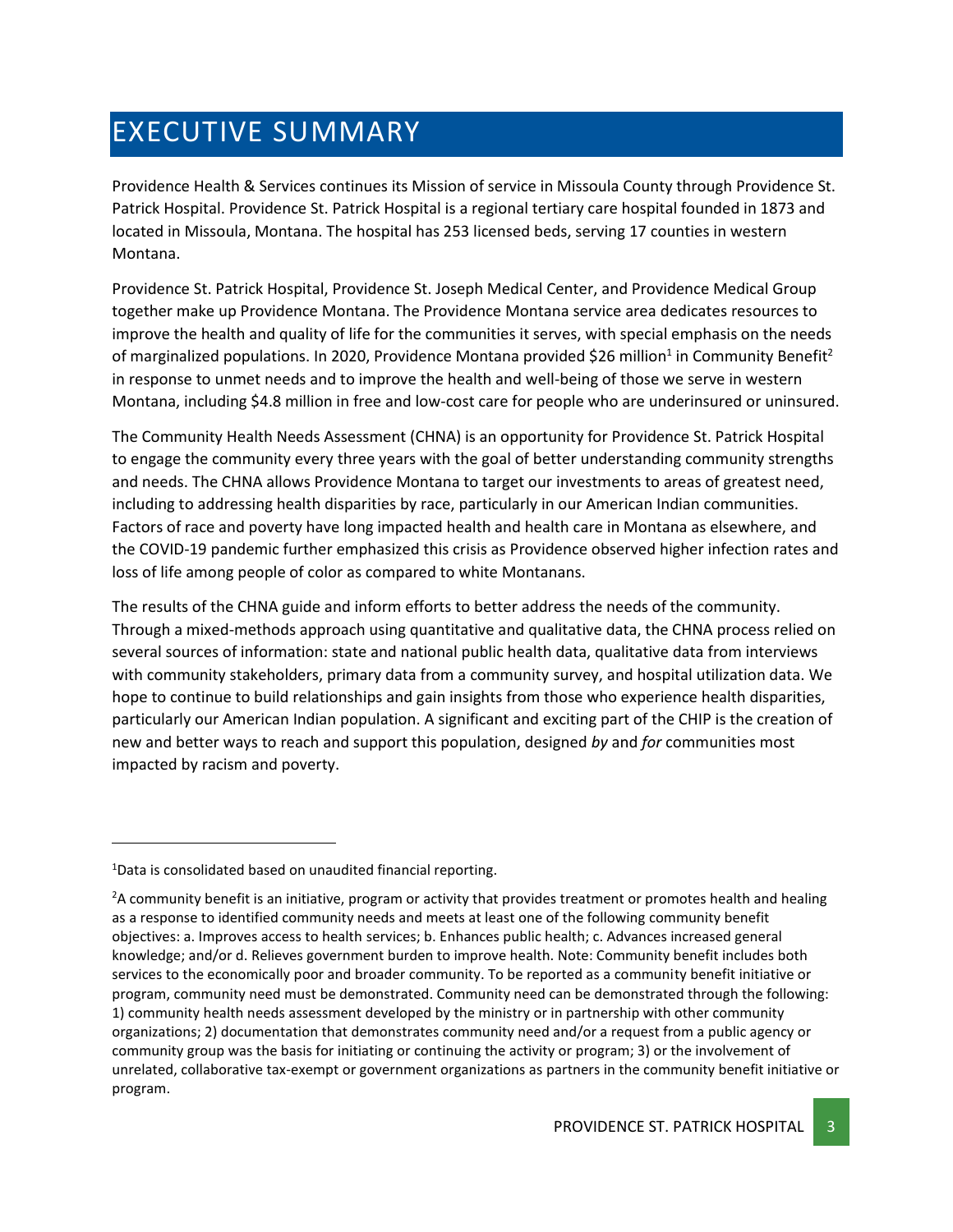## <span id="page-3-0"></span>Providence St. Patrick Hospital Community Health Improvement Plan **Priorities**

As a result of the findings of our [2020 CHNA](https://www.providence.org/about/annual-report/chna-and-chip-reports) and through a prioritization process aligned with our Mission, resources, and hospital strategic plan, Providence St. Patrick Hospital, in conjunction with community partners, will focus on or advance efforts in the following areas for its 2021-2023 Community Benefit efforts:

### PRIORITY 1: ACCESS TO MENTAL HEALTH SERVICES

Access to mental health and behavioral health services, including for children and adolescents, regardless of payer source or ability to pay for services, as well as rapid access for people experiencing a mental health crisis.

## PRIORITY 2: SAFE AND AFFORDABLE HOUSING

Safe and affordable housing allows households to pay for other nondiscretionary expenses that are integral to good health, like healthy food, health care, and education.

### PRIORITY 3: ACCESS TO SUBSTANCE ABUSE DISORDER TREATMENT SERVICES

Access to both outpatient and inpatient alcohol and drug treatment and detox, regardless of payer source or ability to pay, as well as expanded treatment models, such as medication-assisted treatment and peer support programs.

### PRIORITY 4: ADDRESSING HOMELESSNESS

Collaborate with community partners to work toward ending homelessness, including housing retention support services for people housed following a period of homelessness.

Reducing health disparities requires service providers to learn from the populations impacted by racism and poverty. Conversations, human-centric designs, and innovative interventions will be part of the above focus areas, with an emphasis on American Indian voice and novel interventions.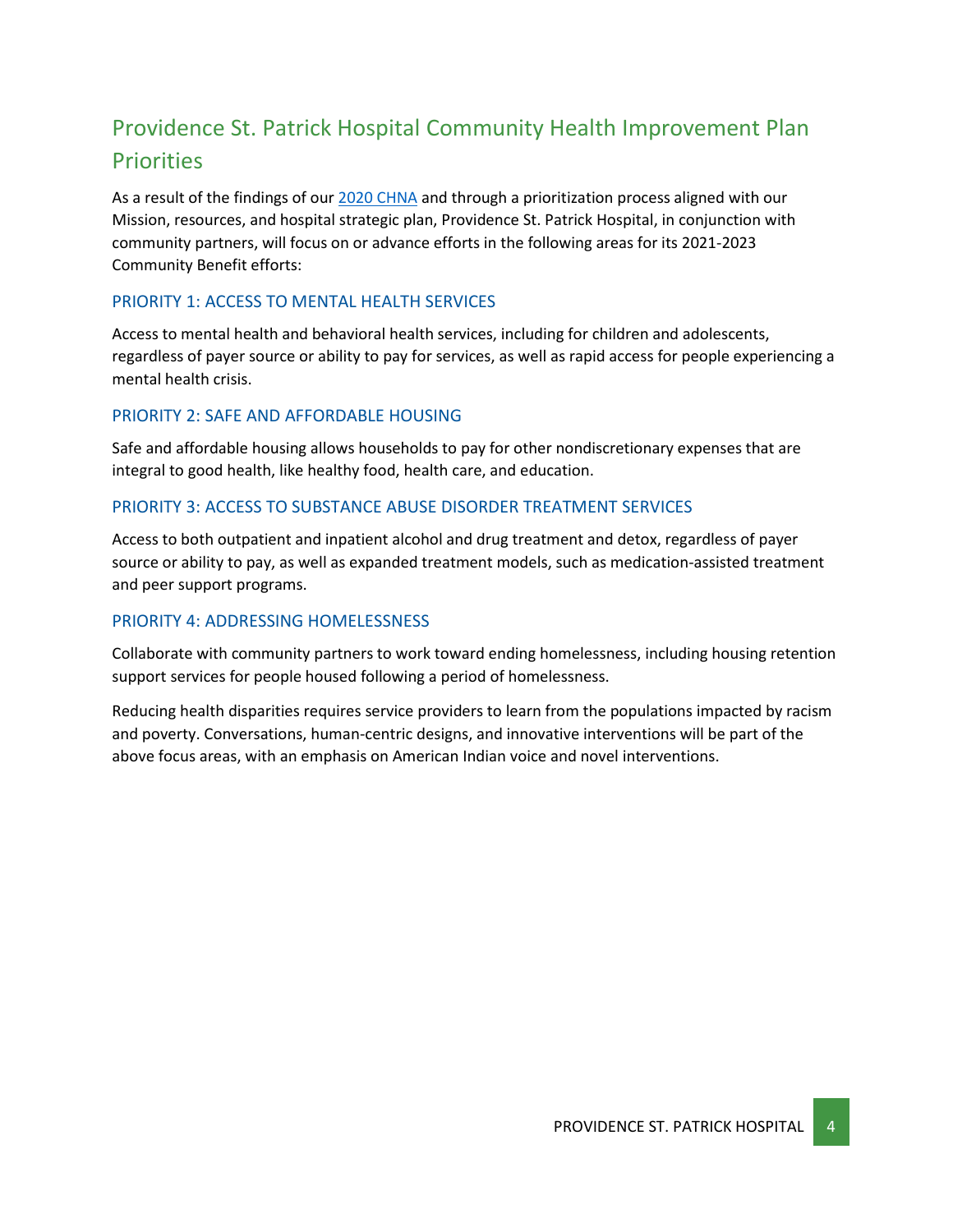## <span id="page-4-0"></span>INTRODUCTION

## <span id="page-4-1"></span>Who We Are

**Our Mission** As expressions of God's healing love, witnessed through the ministry of Jesus, we are steadfast in serving all, especially those who are poor and vulnerable. **Our Vision** Health for a Better World. **Our Values** Compassion — Dignity — Justice — Excellence — Integrity

Providence St. Patrick Hospital is a regional tertiary care hospital founded in 1873 and located in Missoula, Montana. The hospital has 253 licensed beds, serving 17 counties in western Montana. Providence St. Patrick Hospital employs 2,200 employee caregivers, over 200 of whom are Providence Medical Group providers. Major programs and services offered to the community include the International Heart Institute, the Montana Cancer Center, da Vinci Surgical System, a Level II trauma center, inpatient neurobehavioral health, and many specialty areas of medicine.

## <span id="page-4-2"></span>Our Commitment to Community

Providence St. Patrick Hospital dedicates resources to improve the health and quality of life for the communities it serves, with special emphasis on the needs of the economically poor and vulnerable. During 2020, Providence Montana provided \$26 million in Community Benefitin response to unmet needs and to improve the health and well-being of those we serve in western Montana, including \$4.8 million in free and low-cost care for people who are underinsured or uninsured. Our region includes Providence St. Patrick Hospital, Providence Medical Group, including 11 outpatient primary care clinics and 14 specialty clinics, as well as Providence St. Joseph Medical Center in Polson, a critical access hospital.

## <span id="page-4-3"></span>Health Equity

At Providence St. Joseph Health, we acknowledge that all people do not have equal opportunities and access to living their fullest, healthiest lives due to systems of oppression and inequities. We are committed to ensuring health equity for all by addressing the underlying causes of racial and economic inequities and health disparities. Our Vision is "Health for a Better World," and to achieve that we believe we must address not only the clinical care factors that determine a person's length and quality of life, but also the social and economic factors, the physical environment, and the health behaviors that all play an active role in determining health outcomes.

Through the literature and our community partners, we know that racism and discrimination have detrimental effects on community health and well-being. We recognize that racism and discrimination prevent equitable access to opportunities and the ability of all communities to thrive. We acknowledge that racism can be a contributing factor to the inequitable access to all the determinants of health that help people live their best lives, such as safe housing, nutritious food, responsive health care, and more.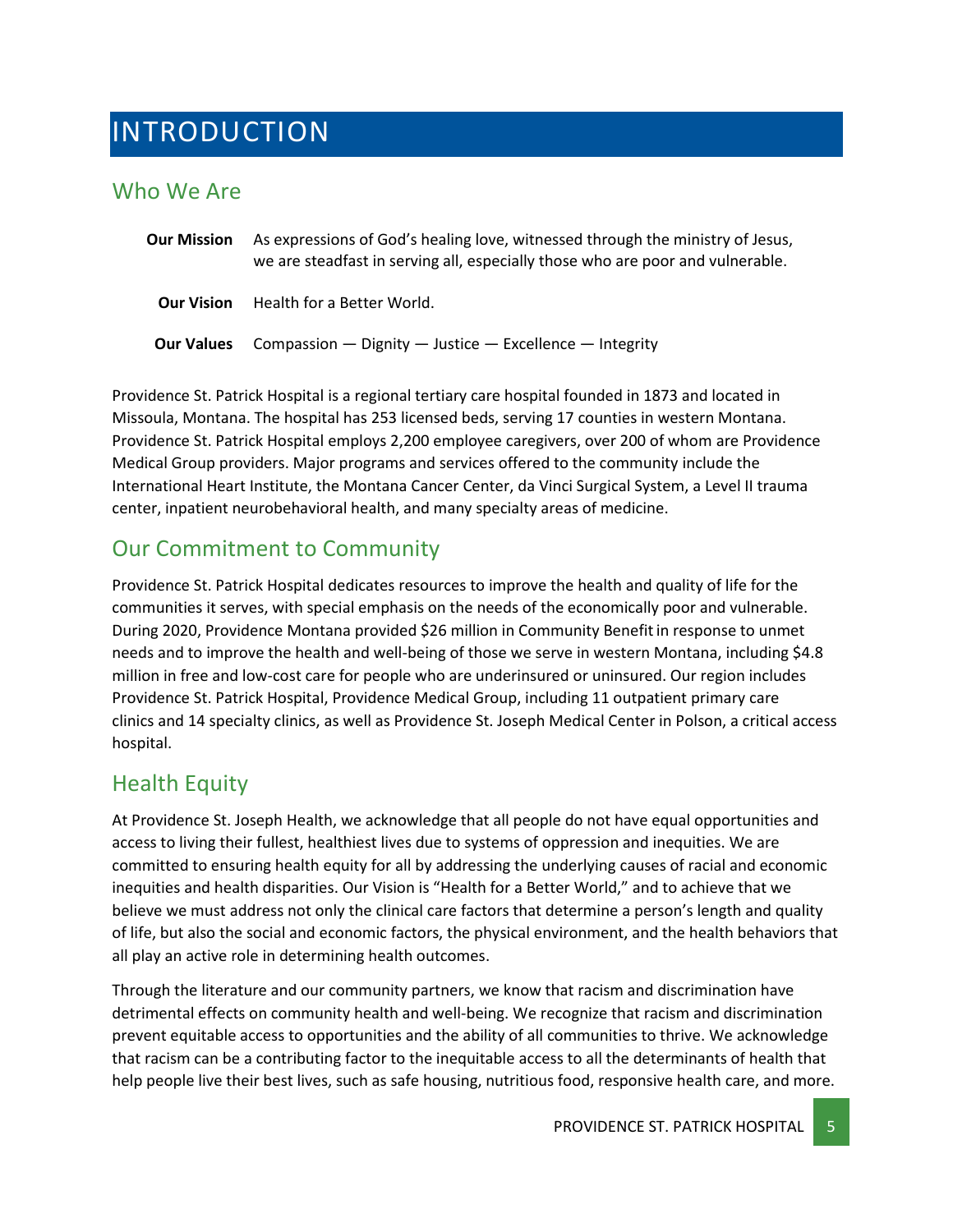The CHIP is an important process for identifying strategies for addressing these inequities within the communities we serve and building upon the strengths and assets identified in the CHNA.

To ensure that equity is foundational to our CHIP, we have developed an equity framework that outlines the most promising and innovative practices that each of our hospitals will implement when completing a CHIP. Learning from and design with those most affected by racial and economic injustice is central to this framework. These practices include, but are not limited to the following:

## *Figure 1. Framework for Centering Equity in the CHIP*



Address root causes of inequities by utilizing evidence-based and leading practices

Explicitly state goal of reducing health disparities and social inequities



Reflect our values of justice and dignity



Leverage community strengths by learning and designing together

## <span id="page-5-0"></span>Community Benefit Governance

Providence St. Patrick Hospital further demonstrates organizational commitment to the community benefit process through the allocation of staff time, financial resources, participation, and collaboration to address community identified needs. Providence St. Patrick Hospital is responsible for ensuring compliance to the Federal 501(r).

Providence Montana has dedicated staff focused on community benefit throughout the year, as well as during the three-year CHNA and CHIP cycle. Community benefit staff worked with a committee that included members of Providence Montana's Community Mission Board to review the CHNA, prioritize needs to address in the CHIP, and to identify strategies to address those needs. The Community Mission Board reviewed and approved the final CHIP document and is committed to regular review of the progress and challenges to the priorities and strategies.

## <span id="page-5-1"></span>Planning for the Uninsured and Underinsured

Our Mission is to provide quality care to all our patients, regardless of ability to pay. We believe that no one should delay seeking needed medical care because they lack health insurance. That is why Providence St. Patrick Hospital has a Financial Assistance Program (FAP) that provides free or discounted services to eligible patients.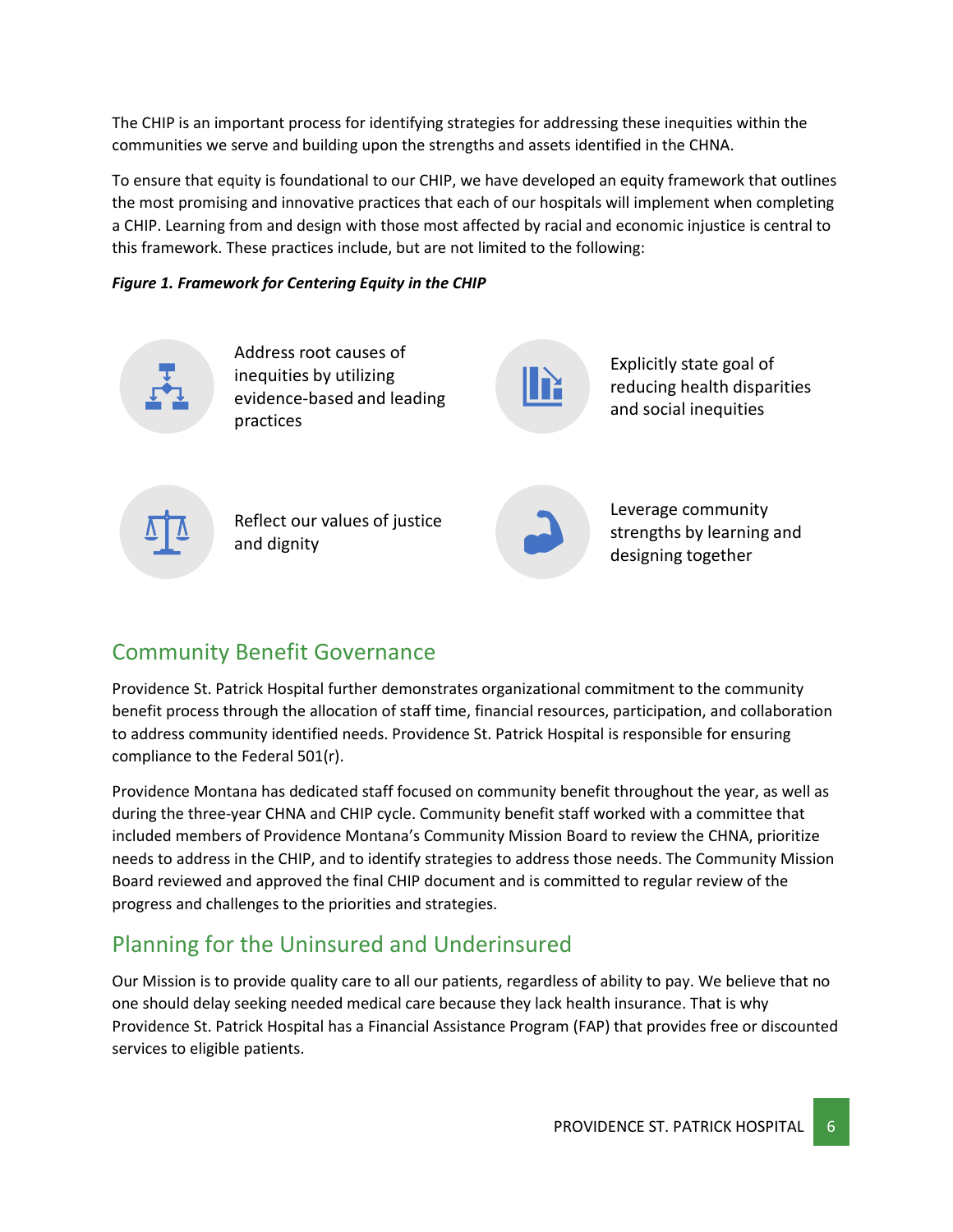One way Providence St. Patrick Hospital informs the public of FAP is by posting notices. Notices are posted in high volume inpatient and outpatient service areas. Notices are also posted at locations where a patient may pay their bill. Notices include contact information on how a patient can obtain more information on financial assistance as well as where to apply for assistance. These notices are posted in English and Spanish and any other languages that are representative of 5% or greater of patients in the hospital's service area. All patients who demonstrate lack of financial coverage by third party insurers are offered an opportunity to complete the Patient Financial Assistance Application and are offered information, assistance, and referral as appropriate to government sponsored programs for which they may be eligible. For information on our Financial Assistance Program clic[k here.](https://www.providence.org/obp/mt/financial-assistance-application)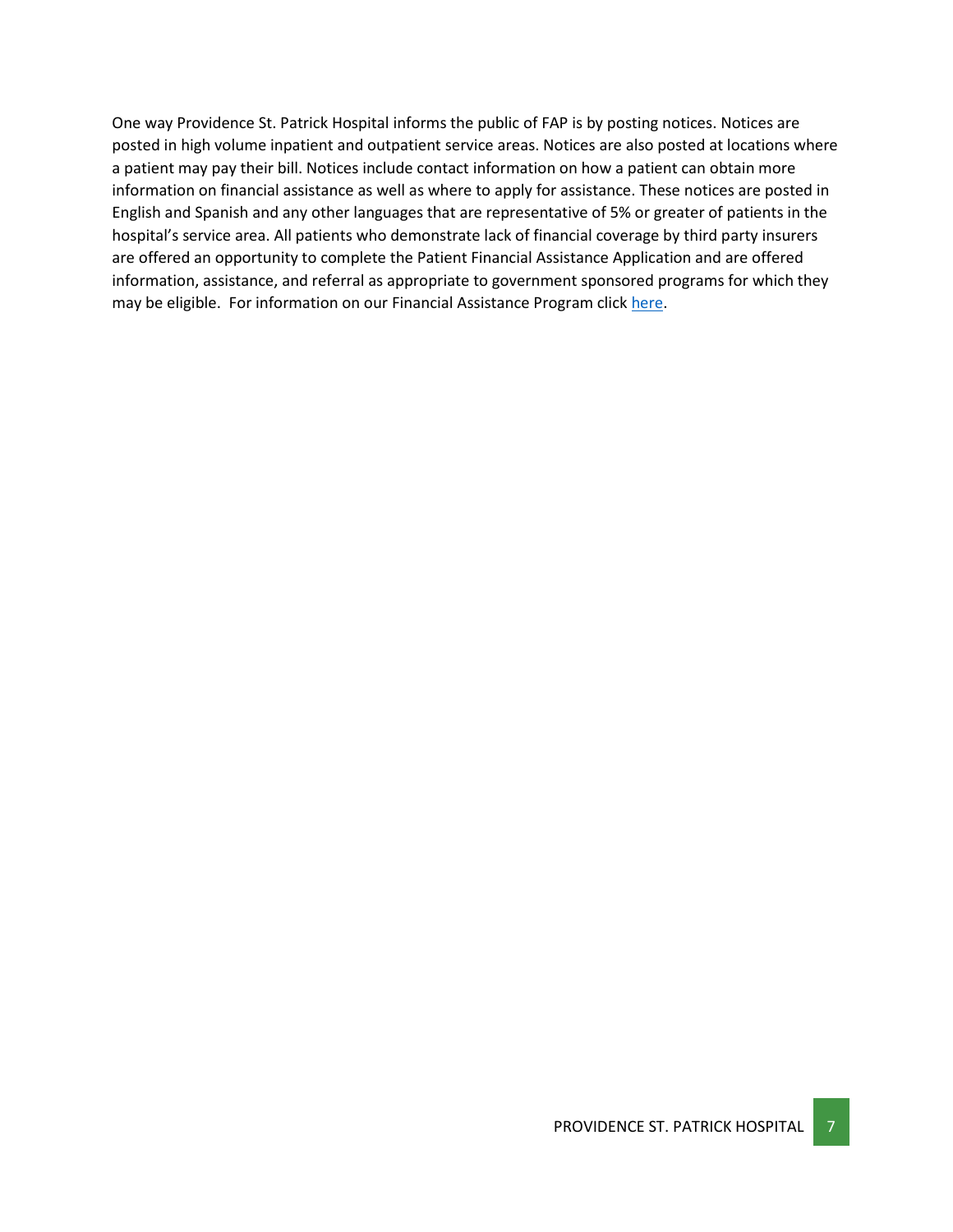## <span id="page-7-0"></span>OUR COMMUNITY

## <span id="page-7-1"></span>Description of Community Served

Providence St. Patrick Hospital provides communities in western Montana with access to advanced care and advanced caring. Due to the level of care provided at this hospital, Providence St. Patrick Hospital sees patients from surrounding counties, although for the purposes of this CHNA, the hospital service area is Missoula County. Those surrounding areas extend from Lake and Sanders Counties in the north, Ravalli, Granite, Deer Lodge and Silver Bow counties in the south, Powell and Lewis and Clark counties in the east and Mineral county in the west. The total service area, Missoula County, includes a population of approximately 122,000 people.



### *Figure 2. Providence St. Patrick Hospital Total Service Area*

Of the over 122,370 permanent residents of Missoula County, roughly 48,722 live in the "high need" area, defined by lower life expectancy at birth, lower high school graduation rates, and more households at or below 200% federal poverty level (FPL) compared to census tracts across the county. For reference, in 2020, 200% FPL represents an annual household income of \$52,400 or less for a family of four. These households are more likely to regularly make spending tradeoffs regarding utilities, rent, groceries, medicine, and other basic expenses.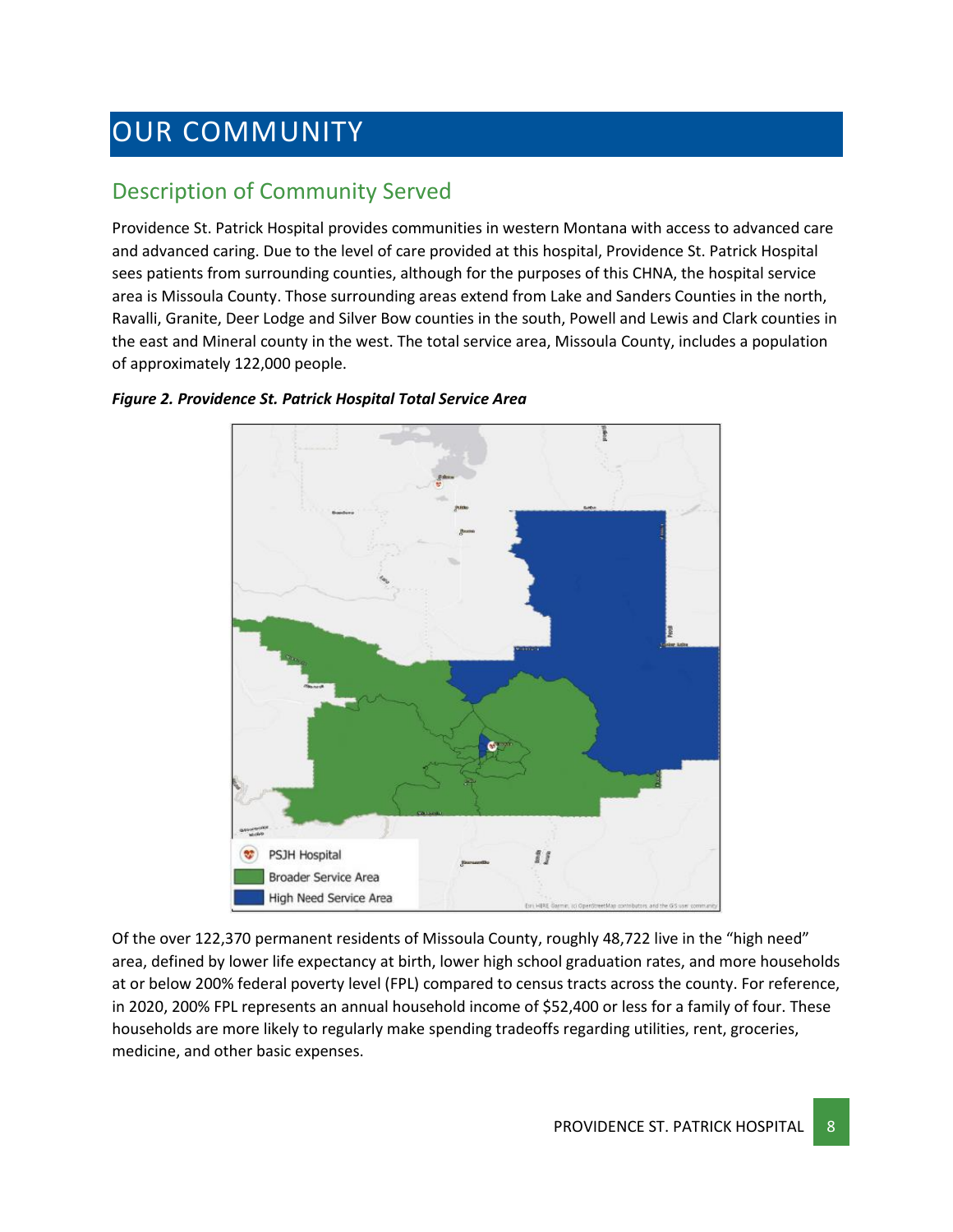## <span id="page-8-0"></span>Community Demographics

## POPULATION AND AGE DEMOGRAPHICS

For the most part, the age distribution is roughly proportional across Missoula County geographies, with those aged between 18 and 34 slightly more likely to live in a high need area, likely young families and those in and around college towns.

The male-to-female ratio is approximately equal across geographies.

## POPULATION BY RACE AND ETHNICITY

Of the Missoula County area, more than 91% of residents are white, with 2.6% identifying as American Indian and 3.38% identifying as two or more races. The American Indian population is more likely to live in a high need area, while the white population is less likely to live in a high need area.

## SOCIOECONOMIC INDICATORS

### *Table 1. Income Indicators for Missoula County Service Area*

| Indicator                                                                                                                                                            | <b>Broader Service</b><br>Area | <b>High Need</b><br><b>Service Area</b> | <b>Missoula County</b> |
|----------------------------------------------------------------------------------------------------------------------------------------------------------------------|--------------------------------|-----------------------------------------|------------------------|
| <b>Median Income</b><br>Data Source: American Community Survey<br>Year: 2019                                                                                         | \$65,203                       | \$41,081                                | \$53,890               |
| <b>Percent of Renter Households with</b><br><b>Severe Housing Cost Burden</b><br>Data Source: American Community Survey<br>Year: Estimates based on 2013 - 2017 data | 23.87%                         | 29.74%                                  | 27.07%                 |

The median household income in the high need service area is substantially lower than Missoula County overall, with the high need service area being almost \$13,000 lower. The difference in median household income between the broader service area and the high need service area is even greater, with the high need service area being over \$24,000 lower.

Severe housing cost burden is defined as households that are spending 50% or more of their income on housing costs. On average, approximately 27% of households in Missoula County are severely housing cost burdened. This is slightly lower than the high need areas in which 30% of renter households are severely housing cost burdened.

**Full demographic and socioeconomic information for the service area can be found in the [2020 CHNA](https://www.providence.org/about/annual-report/chna-and-chip-reports) for Providence St. Patrick Hospital.**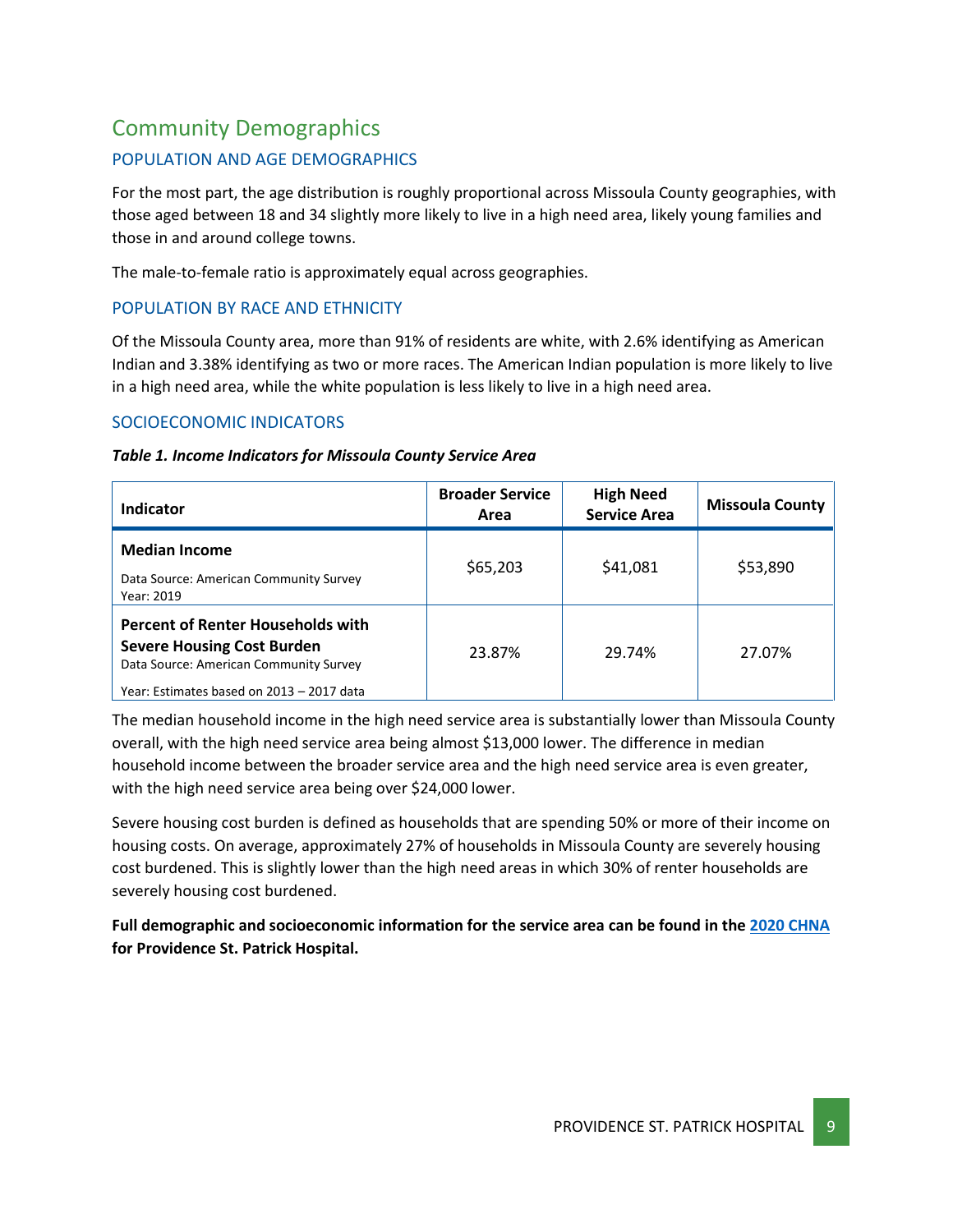## <span id="page-9-0"></span>COMMUNITY NEEDS AND ASSETS ASSESSMENT PROCESS AND RESULTS

## <span id="page-9-1"></span>Summary of Community Needs Assessment Process and Results

Through a mixed-methods approach using quantitative and qualitative data, the CHNA process used several sources of information to identify community needs. Across Missoula County, information collected includes public health data regarding health behaviors, hospital utilization data, input from key community stakeholders, and surveys of target neighborhoods.

## QUANTITATIVE DATA

### *Public Health Data*

Quantitative data used to identify community needs included community data from County Health Rankings and Esri data and mapping.

### *Hospital Utilization Data*

Hospital utilization data used to identify community needs included avoidable emergency department visits and avoidable hospitalizations. Hospital utilization data for July 2019 – June 2020 was used for the 2020 CHNA.

A summary of quantitative data can be found starting on page 40 of th[e 2020 CHNA](https://www.providence.org/about/annual-report/chna-and-chip-reports) for Providence St. Patrick Hospital.

## QUALITATIVE DATA

### *Stakeholder Interviews*

Stakeholders were selected based on their knowledge of the community and engagement in work that directly serves people who have low incomes, have chronic conditions, and/or are medically underserved. Providence St. Patrick Hospital aimed to engage stakeholders from social service agencies, health care, education, housing, and government, among others, to ensure a wide range of perspectives.

## *Surveys of Households in Target Neighborhoods*

In July 2020, the hospital mailed out postcard invitations with a link and QR codes to an online survey. The postcards were mailed to households with median income of \$35k or less in zip codes 59801 and 59802. To specifically invite participation from our Native community, survey invitations were also mailed in partnership with All Nations Health Center in September. The survey links were shared by Providence staff and partner organizations in the community. 227 total responses were received.

Despite these tactics, the response to surveys from American Indians in Missoula County was insufficient. Our desire is to continue to work in partnership with our community's American Indian leaders and population to gain further data and insight.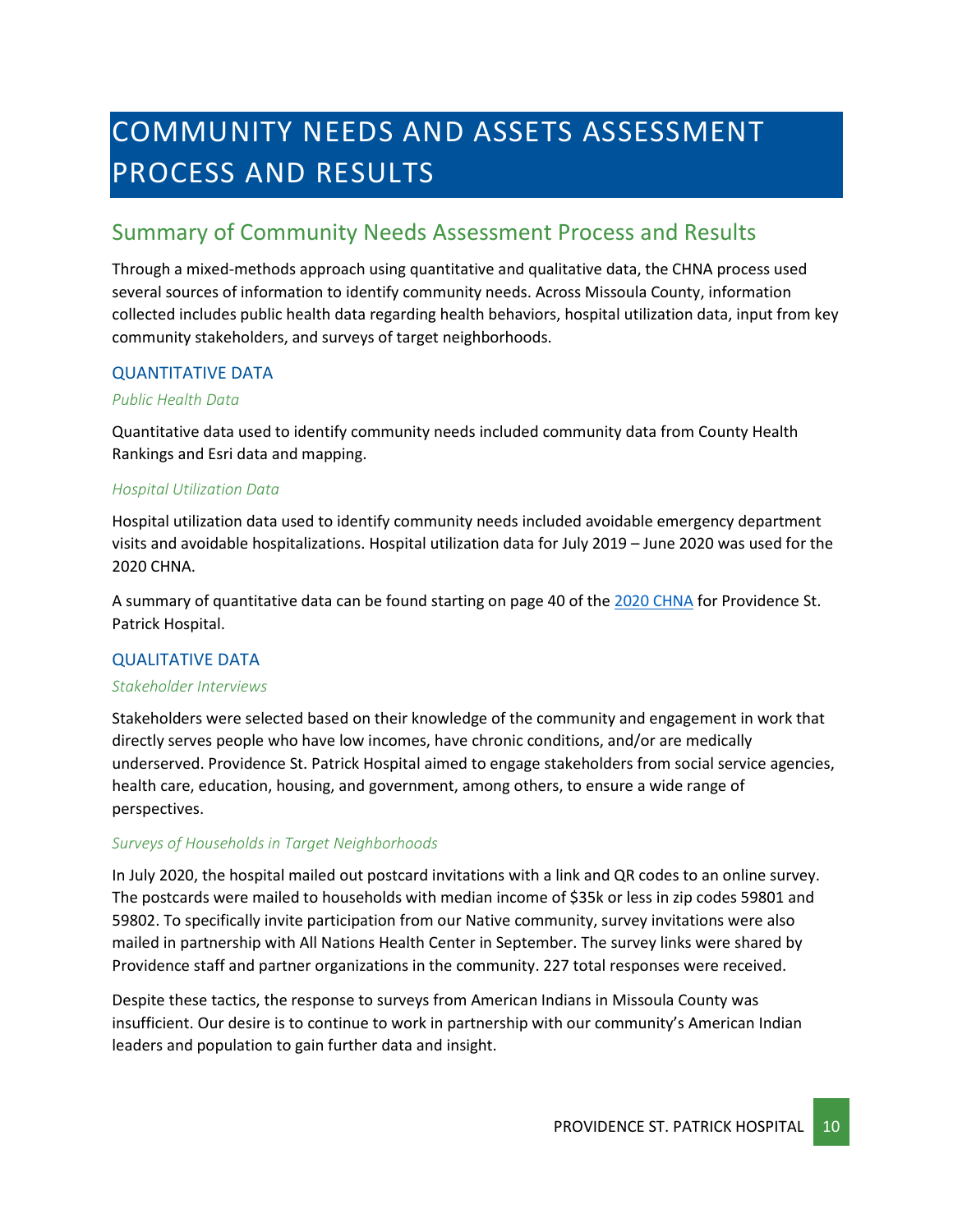A summary of qualitative data can be found starting on page 54 of the [2020 CHNA](https://www.providence.org/about/annual-report/chna-and-chip-reports) for Providence St. Patrick Hospital.

### IMPACTS OF COVID-19

The 2020 Community Health Needs Assessment and 2021 Community Health Improvement Plan processes were disrupted by the SARS-COV-2 virus and COVID-19, which has impacted all of our communities. While our communities have focused on crisis response, it has required concentration of resources and reduced community engagement, which impacted survey fielding and community listening sessions. Additionally, the impacts of COVID-19 are likely to affect community health and wellbeing beyond what is currently captured in secondary and publicly available data. We have made efforts to engage the community as directly as possible in prioritizing needs and will continue to engage with our partners on an ongoing basis to ensure we are addressing those needs.

## <span id="page-10-0"></span>Significant Community Health Needs Prioritized

As Providence, we understand there are clear disparities, including racial, across these prioritized areas that we will be diligent in addressing as we seek and implement solutions.

The list below summarizes the rank ordered significant health needs identified through the 2020 Community Health Needs Assessment process:

## PRIORITY 1: ACCESS TO MENTAL HEALTH SERVICES

Access to mental health and behavioral health services, including for children and adolescents, regardless of payer source or ability to pay for services, as well as rapid access for people experiencing a mental health crisis.

### PRIORITY 2: SAFE AND AFFORDABLE HOUSING

Safe and affordable housing allows households to pay for other nondiscretionary expenses that are integral to good health, like healthy food, health care, and education.

## PRIORITY 3: ACCESS TO SUBSTANCE ABUSE DISORDER TREATMENT SERVICES

Access to both outpatient and inpatient alcohol and drug treatment and detox, regardless of payer source or ability to pay, as well as expanded treatment models, such as medication-assisted treatment and peer support programs.

### PRIORITY 4: ADDRESSING HOMELESSNESS

Collaborate with community partners to work toward ending homelessness, including housing retention support services for people housed following a period of homelessness.

## <span id="page-10-1"></span>Needs Beyond the Hospital's Service Program

No hospital facility can address all of the health needs present in its community. We are committed to collaborating with partner organizations in the community to address the needs identified in our CHNA, with full acknowledgment that these needs are among the most challenging to address in any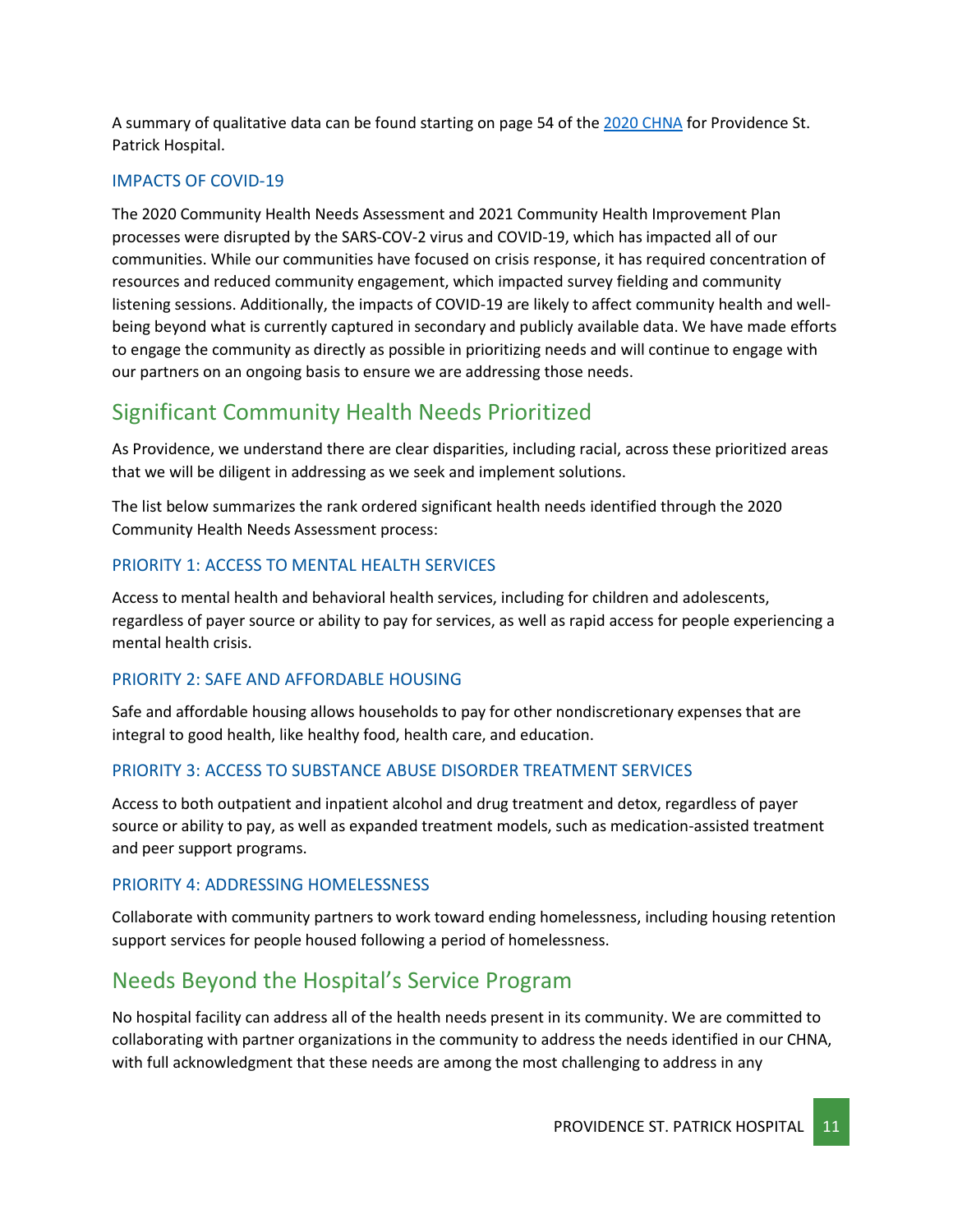community, and require long-term focus and investment from all levels of community stakeholders. We will collaborate with community partners to advance efforts to address the prioritized needs.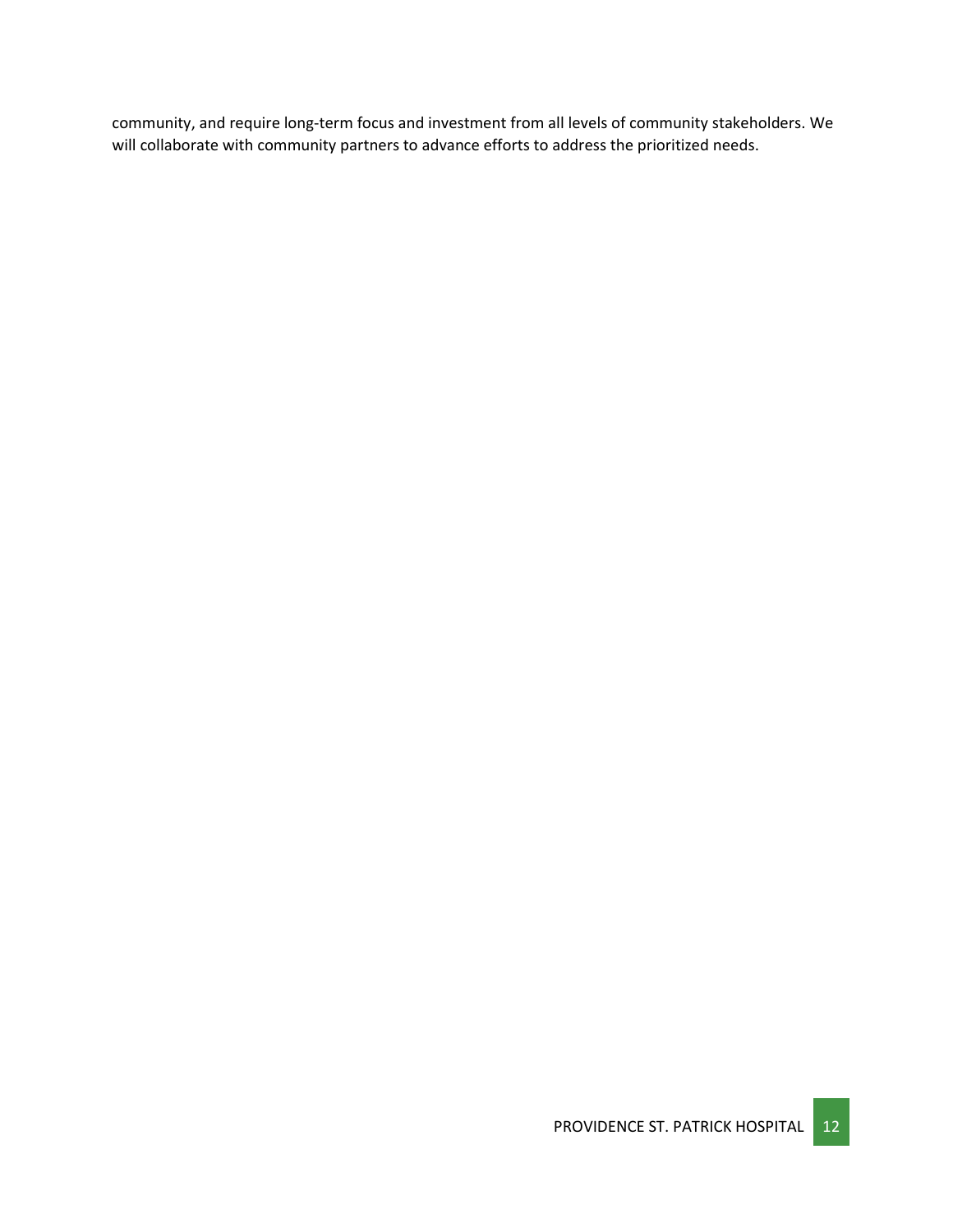## <span id="page-12-0"></span>COMMUNITY HEALTH IMPROVEMENT PLAN

## <span id="page-12-1"></span>Summary of Community Health Improvement Planning Process

Community benefit staff worked with a committee that included members of Providence Montana's Community Mission Board to review the CHNA and to prioritize needs to address in the CHIP. We identified strategies to address those needs, as well as strategy measures, baseline data, and targets to reach by the end of the CHIP cycle in 2023.

The 2021-2023 Community Health Improvement Plan (CHIP) process was impacted by the SARS-CoV-2 virus and COVID-19, which has impacted all of our communities. While we have focused on crisis response, it has required a significant re-direction of resources and reduced community engagement in the CHIP process.

This CHIP is currently designed to address the needs identified and prioritized through the 2020 CHNA, though COVID-19 will have substantial impacts on our community needs. These impacts are likely to exacerbate some of the needs identified, and cause others to rise in level of priority. While this is a dynamic situation, we recognize the greatest needs of our community will change in the coming months, and it is important that we adapt our efforts to respond accordingly. We are committed to supporting, strengthening, and serving our community in ways that align with our Mission, engage our expertise, and leverage our Community Benefit dollars in the most impactful ways. Serving communities, specifically people of color, requires an authentic "doing with" approach.

Providence St. Patrick Hospital anticipates that implementation strategies may change and therefore, a flexible approach is best suited for the development of its response to the CHNA. For example, certain community health needs may become more pronounced and require changes to the initiatives identified by Providence St. Patrick Hospital in this CHIP.

## <span id="page-12-2"></span>Addressing the Needs of the Community: 2021- 2023 Key Community Benefit Initiatives and Evaluation Plan

## COMMUNITY NEED ADDRESSED #1: ACCESS TO MENTAL HEALTH SERVICES *Population Served*

People in need of mental health therapy or counseling; people experiencing mental health crisis; people whose mental wellness has been impacted by COVID-19 pandemic, with an emphasis on those who are marginalized.

## *Long-Term Goal(s) / Vision*

To ensure equitable access to high-quality, culturally responsive, and linguistically appropriate mental health services, especially for populations with low incomes.

An improved workforce of mental health professionals that is representative of the community served and can effectively and compassionately respond to the community's mental health and substance use needs.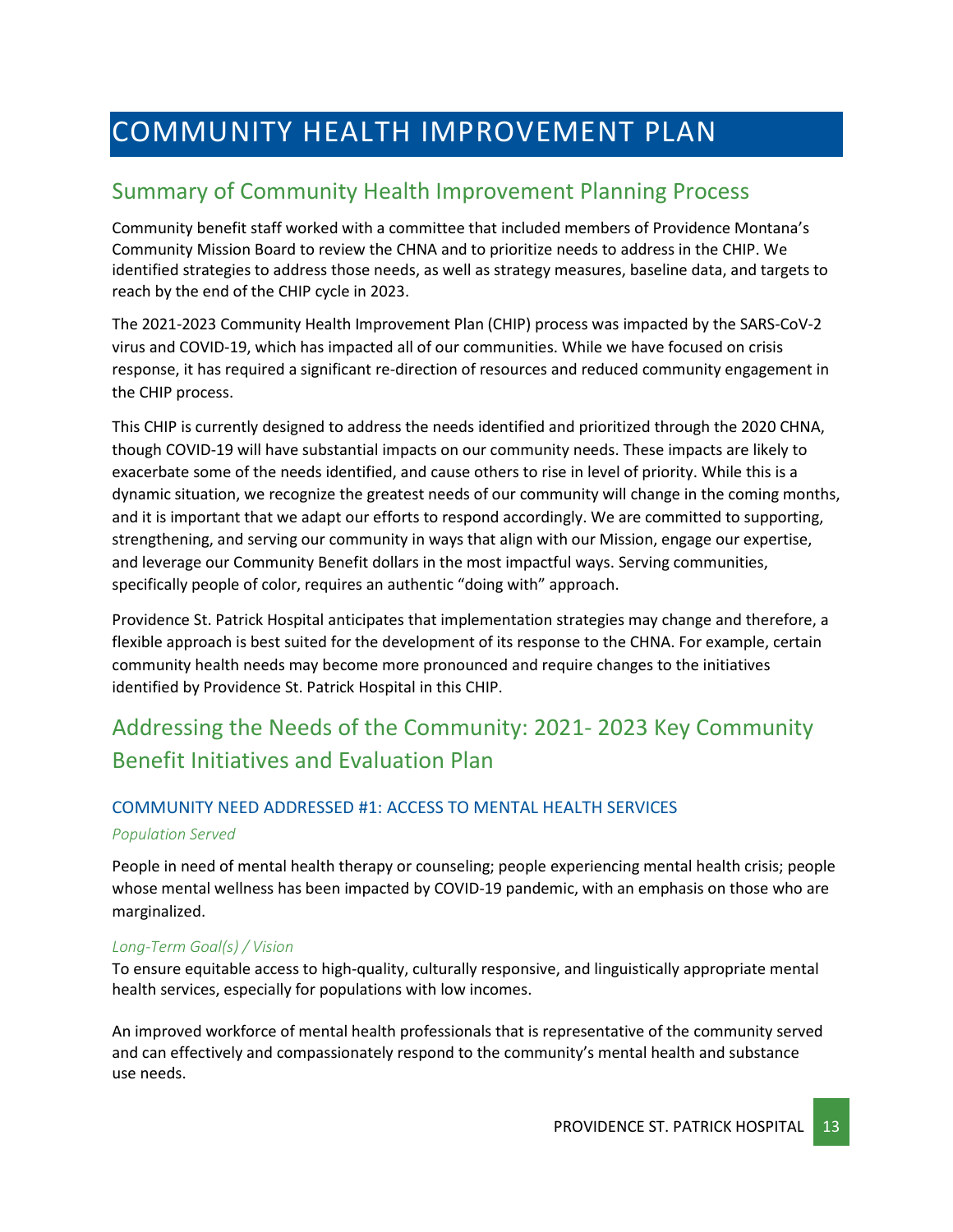| <b>Strategy</b>                                                                                                                                                                         | Population<br><b>Served</b>                                                                                                  | <b>Strategy Measure</b>                                                                                            | <b>Baseline</b>                                                  | 2023 Target                                                                                                                                                |
|-----------------------------------------------------------------------------------------------------------------------------------------------------------------------------------------|------------------------------------------------------------------------------------------------------------------------------|--------------------------------------------------------------------------------------------------------------------|------------------------------------------------------------------|------------------------------------------------------------------------------------------------------------------------------------------------------------|
| 1. Integrated<br>mental health<br>care in primary<br>care setting                                                                                                                       | People in need of<br>mental health<br>services                                                                               | # of patients<br>served<br># PMG MT<br>patients with<br>depression<br>treatment<br>response in 12<br>months        | 2020: 255 patients                                               | 300 patients<br>25% of patients<br>with treatment<br>response will<br>be American<br>Indian                                                                |
| 2. Form a<br>committee to<br>design<br>experimental<br>mental health<br>approaches with<br>a health equity<br>lens, including<br>representation<br>from American<br>Indian<br>community | American Indian<br>patients and other<br>underserved<br>populations                                                          | Experimental<br>approach<br>designed,<br>implemented and<br>tested                                                 | n/a                                                              | Create and<br>implement one<br>new strategy to<br>test<br>Community<br>surveys will<br>reach 35%<br>response rate<br>from American<br>Indian<br>population |
| 3. Advocacy for<br>continued<br>mental health<br>services via<br>telehealth and<br>telepsychiatry in<br>response to<br>effects of COVID-<br>19 pandemic                                 | People in need of<br>mental health<br>services; people<br>better served<br>through<br>telehealth than in-<br>person services | # telehealth<br>sessions                                                                                           | 2020: 9,590<br>behavioral<br>telehealth<br>sessions<br>completed | 1% increase                                                                                                                                                |
| 4. Workforce<br>development to<br>increase access<br>to health care,<br>including mental<br>health care                                                                                 | People in need of<br>mental health<br>services                                                                               | Internship<br>development,<br>including<br>development of<br>job descriptions,<br>onboarding and<br>training plans | 2020: No<br>standardized<br>workforce<br>development<br>program  | Established<br>workforce<br>development<br>program                                                                                                         |

*Table 2. Strategies and Strategy Measures for Addressing Access to Mental Health Services*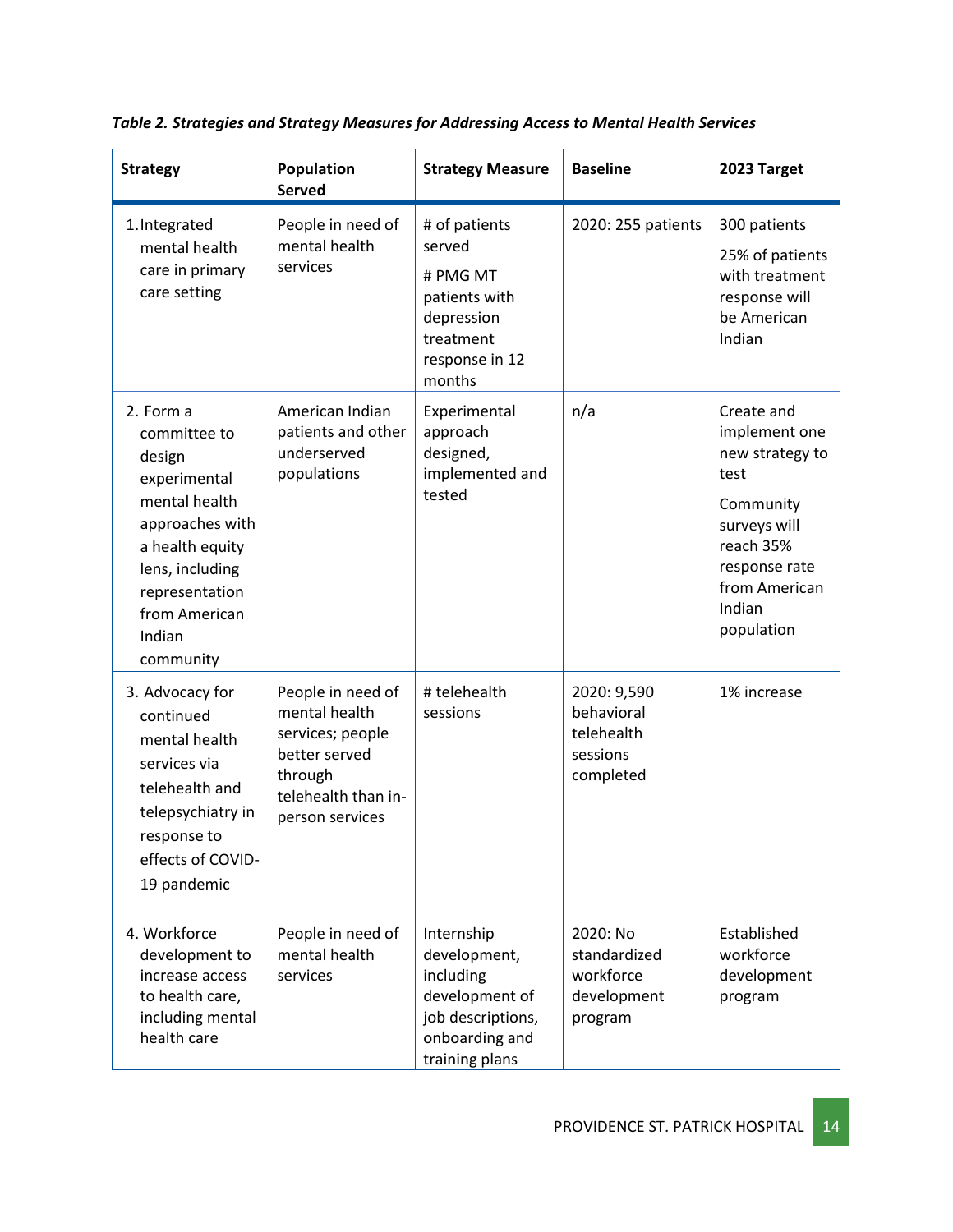| 5. Increased<br>regional<br>coordination for<br>acute mental<br>care<br>health services                          | Adults and youth<br>in need of acute<br>mental health                                                                                              | # of patients<br>served in<br>Neurobehavioral<br>Inpatient unit                                                                                                                                              | 2020:<br>587 adults<br>89 adolescents*                                                                         | 2020:<br>587 adults<br>89 adolescents*                                                                                                                                                  |
|------------------------------------------------------------------------------------------------------------------|----------------------------------------------------------------------------------------------------------------------------------------------------|--------------------------------------------------------------------------------------------------------------------------------------------------------------------------------------------------------------|----------------------------------------------------------------------------------------------------------------|-----------------------------------------------------------------------------------------------------------------------------------------------------------------------------------------|
|                                                                                                                  |                                                                                                                                                    | Wait time for<br>placement                                                                                                                                                                                   | *New unit opened on<br>8/31/20<br>2020 decision to<br>admit <4 hours:<br>95.5%                                 | *New unit opened<br>on 8/31/20<br>2020 decision<br>to admit $<$ 4<br>hours: 95.5%                                                                                                       |
|                                                                                                                  |                                                                                                                                                    |                                                                                                                                                                                                              | 2020 ED arrival to<br>depart <4 hours:<br>21.5%                                                                | 2020 ED arrival<br>to depart <4<br>hours: 21.5%                                                                                                                                         |
| 6. Montana Service<br>Area Health<br>Disparity<br>Intervention in<br>support of<br>American Indian<br>population | Patients who<br>identify as<br>American Indian<br>and who need<br>resources and<br>treatment for<br>mental health and<br>substance use<br>disorder | <b>Implicit Bias</b><br>training<br>completed by core<br>leaders and<br>providers<br>Decreased<br>Avoidable ED Use<br>(AED) for Mental<br><b>Health and</b><br>Substance Use<br>Disorder diagnosis<br>groups | 2020:0%<br>2019:<br>1,802 AED for<br><b>Mental Health and</b><br>Substance Use<br>Disorder diagnosis<br>groups | Completion<br>rate of at least<br>50% by core<br>leaders and<br>providers<br>2% reduction in<br><b>AED for Mental</b><br>Health and<br>Substance Use<br>Disorder<br>diagnosis<br>groups |

*Evidence Based Sources*

[Behavioral health primary care integration](https://www.countyhealthrankings.org/take-action-to-improve-health/what-works-for-health/strategies/behavioral-health-primary-care-integration)

[Culturally adapted health care](https://www.countyhealthrankings.org/take-action-to-improve-health/what-works-for-health/strategies/culturally-adapted-health-care)

[Telemental health services](https://www.countyhealthrankings.org/take-action-to-improve-health/what-works-for-health/strategies/telemental-health-services)

[Mental health benefits legislation](https://www.countyhealthrankings.org/take-action-to-improve-health/what-works-for-health/strategies/mental-health-benefits-legislation)

[Behavioral Health Services for American Indians and Alaska Natives: For Behavioral Health Service](https://www.ncbi.nlm.nih.gov/books/NBK539586/)  [Providers, Administrators, and Supervisors](https://www.ncbi.nlm.nih.gov/books/NBK539586/)

### *Resource Commitment*

Providence Montana is committed to investing in serving the mental health needs of our communities. Providence St. Patrick Hospital's Neurobehavioral Inpatient Medicine unit is a 38-bed unit, 14 beds of which are dedicated to adolescent inpatient treatment. Providence St. Patrick Hospital also has an outpatient psychiatry clinic and adolescent partial hospitalization unit. Providence St. Patrick Hospital is committed to collaborating with community partners to support the mental health needs of residents of Missoula County.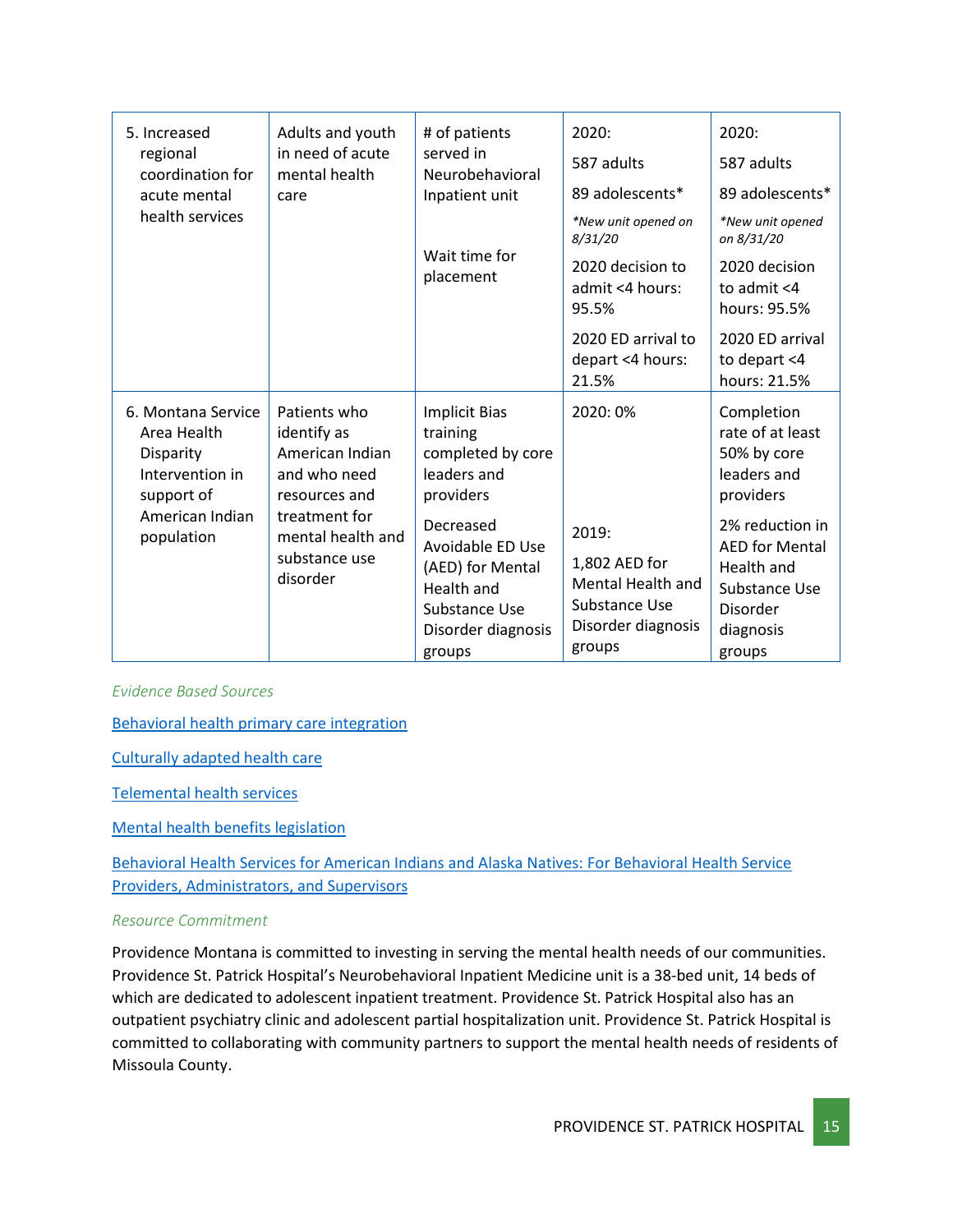*Key Community Partners* [All Nations Health Center](https://www.allnations.health/) [Behavioral Health Alliance of Montana](https://montanabehavioralhealth.org/) [National Alliance on Mental Illness](https://namimissoula.org/) [Open Aid Alliance](https://www.openaidalliance.org/) [Partnership Health Center](https://www.partnershiphealthcenter.com/) [University of Montana Clinical Psychology Center](http://hs.umt.edu/cpc/) [University of Montana Curry Health Center](http://www.umt.edu/curry-health-center/) [Western Montana Mental Health Center](https://www.wmmhc.org/) [Winds of Change](https://wellnessmt.com/)

## COMMUNITY NEED ADDRESSED #2: SAFE AND AFFORDABLE HOUSING

### *Population Served*

People experiencing housing instability and at risk of being unsheltered or homeless or houseless; people with low incomes experiencing housing instability.

## *Long-Term Goal(s) / Vision*

To end homelessness by reaching functional zero, which means that the system will not have more individuals enter than exit from the homelessness system at any given time.

A sufficient supply of safe, affordable housing units to ensure that all people in the community have access to a healthy place to live that meets their needs.

| <b>Strategy</b>                                                            | Population<br><b>Served</b>                                                                             | <b>Strategy</b><br><b>Measure</b>                                                                                                 | <b>Baseline</b>                                                                                                                                                                 | 2023 Target                                                                                                                                                                                |
|----------------------------------------------------------------------------|---------------------------------------------------------------------------------------------------------|-----------------------------------------------------------------------------------------------------------------------------------|---------------------------------------------------------------------------------------------------------------------------------------------------------------------------------|--------------------------------------------------------------------------------------------------------------------------------------------------------------------------------------------|
| 1. Rapid access to<br>civil-legal<br>assistance for<br>housing<br>concerns | People<br>experiencing<br>housing<br>instability;<br>people with<br>barriers to<br>obtaining<br>housing | Access to civil-<br>legal housing<br>assistance for<br>Missoula County<br>residents<br># people in<br>Missoula county<br>who have | 2020: 28 individual<br>patients referred to<br>MLSA for<br>housing/utility<br>assistance via Medical-<br>Legal Partnership<br>5 people served<br>October 2020-<br>December 2020 | 50 patients<br>referred per<br>year to MLSA<br>for<br>housing/utility<br>assistance via<br>Medical-Legal<br>Partnership;<br>services can<br>include advice,<br>advocacy,<br>representation |

### *Table 3. Strategies and Strategy Measures for Addressing Safe and Affordable Housing*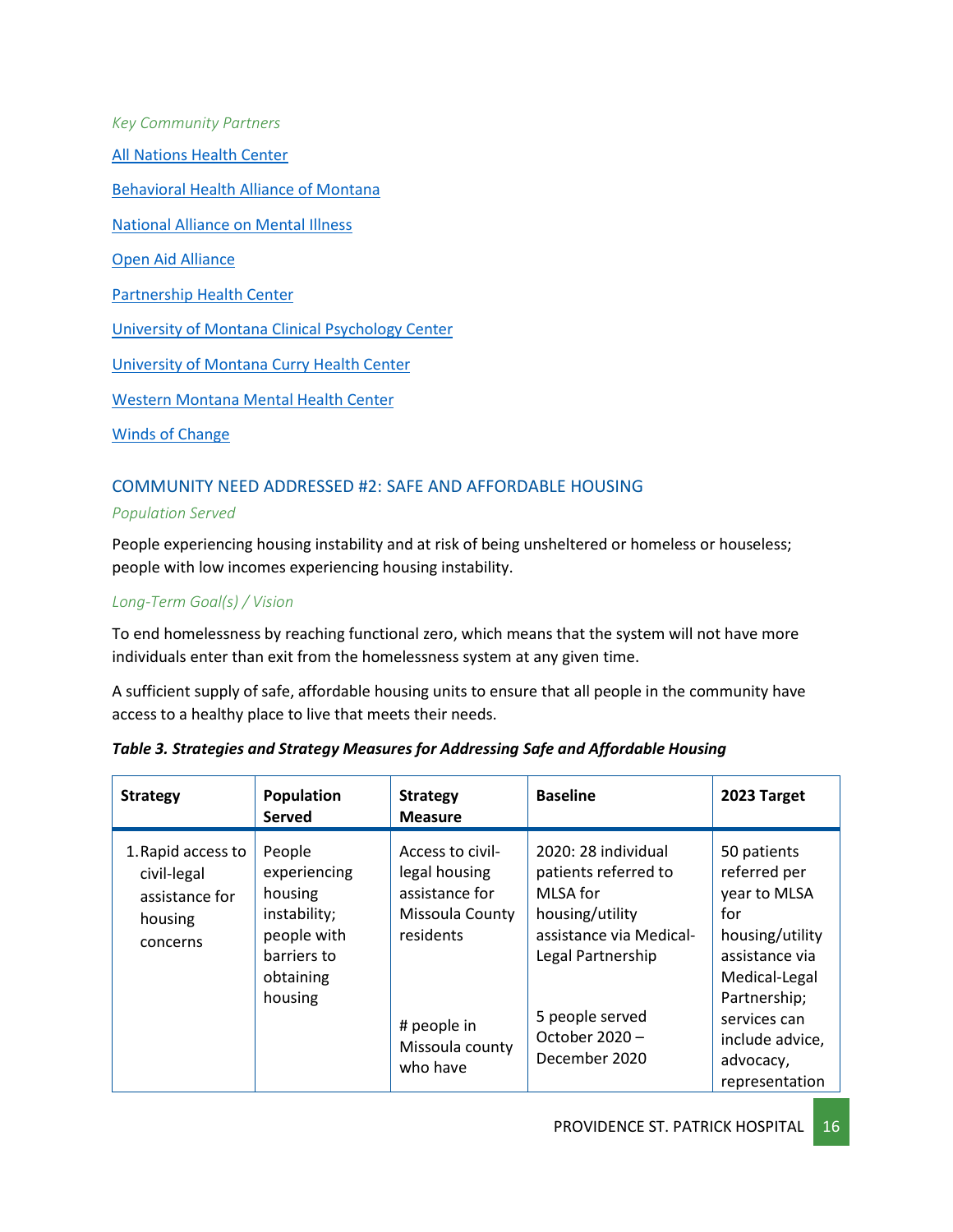|                                                                                                                                   |                                                                                                                                       | received<br>assistance<br>through<br>Montana<br>Eviction<br>Intervention<br>Project                                                                                                                                                      |                                                                                                                                                                                                                |                                                                                                                                                            |
|-----------------------------------------------------------------------------------------------------------------------------------|---------------------------------------------------------------------------------------------------------------------------------------|------------------------------------------------------------------------------------------------------------------------------------------------------------------------------------------------------------------------------------------|----------------------------------------------------------------------------------------------------------------------------------------------------------------------------------------------------------------|------------------------------------------------------------------------------------------------------------------------------------------------------------|
| 2. Participation<br>in community<br>initiatives and<br>strategy<br>sessions to<br>increase<br>affordable<br>housing<br>options    | People who are<br>housing-cost<br>burdened (30%<br>of income for<br>housing; severe<br>burden is 50% or<br>more of income<br>on rent) | % of households<br>that meet severe<br>cost-burdened<br>definition                                                                                                                                                                       | 2013-2017 ACS:<br>· 27.07% severe cost-<br>burdened<br>households in<br>Missoula County                                                                                                                        | 25% severe<br>cost-burdened<br>households in<br>Missoula<br>County                                                                                         |
|                                                                                                                                   |                                                                                                                                       | # community<br>strategies<br>Total dollars;<br>total dollars<br>leveraged for<br>housing impact<br>by community                                                                                                                          | Strategies/collaboration<br>as of 2021 includes<br><b>Affordable Housing</b><br>Trust Fund; At-Risk<br>Housing Coalition;<br>cross-organization<br>affordable housing<br>development efforts for<br>>400 units | Continued<br>collaboration in<br>community<br>initiatives and<br>strategies as<br><b>CARES</b> and<br>American<br>Rescue Plan Act<br>funding<br>allocation |
| 3. Explore<br>collaboration<br>with<br>Providence<br>Supportive<br>Housing and<br>Community<br><b>Solutions Built</b><br>for Zero | People with<br>barriers to<br>obtaining or<br>maintaining<br>housing                                                                  | Discussion with<br>Providence<br>Supportive<br>Housing about<br>potential<br>collaboration<br>Discuss potential<br>collaboration for<br>balance of state<br>Continuum of<br>Care with<br>Community<br><b>Solutions Built</b><br>for Zero | Providence Montana<br>executive team has<br>scheduled presentation<br>with Providence<br><b>Supportive Housing</b><br>Assessment of viability<br>of Built for Zero for<br>statewide COC to be<br>planned       | TBD based on<br>upcoming<br>discussions,<br>assessments                                                                                                    |

*Evidence Based Sources*

[Legal support for tenants in eviction proceedings](https://www.countyhealthrankings.org/take-action-to-improve-health/what-works-for-health/strategies/legal-support-for-tenants-in-eviction-proceedings)

[Medical-legal partnerships](https://www.countyhealthrankings.org/take-action-to-improve-health/what-works-for-health/strategies/medical-legal-partnerships)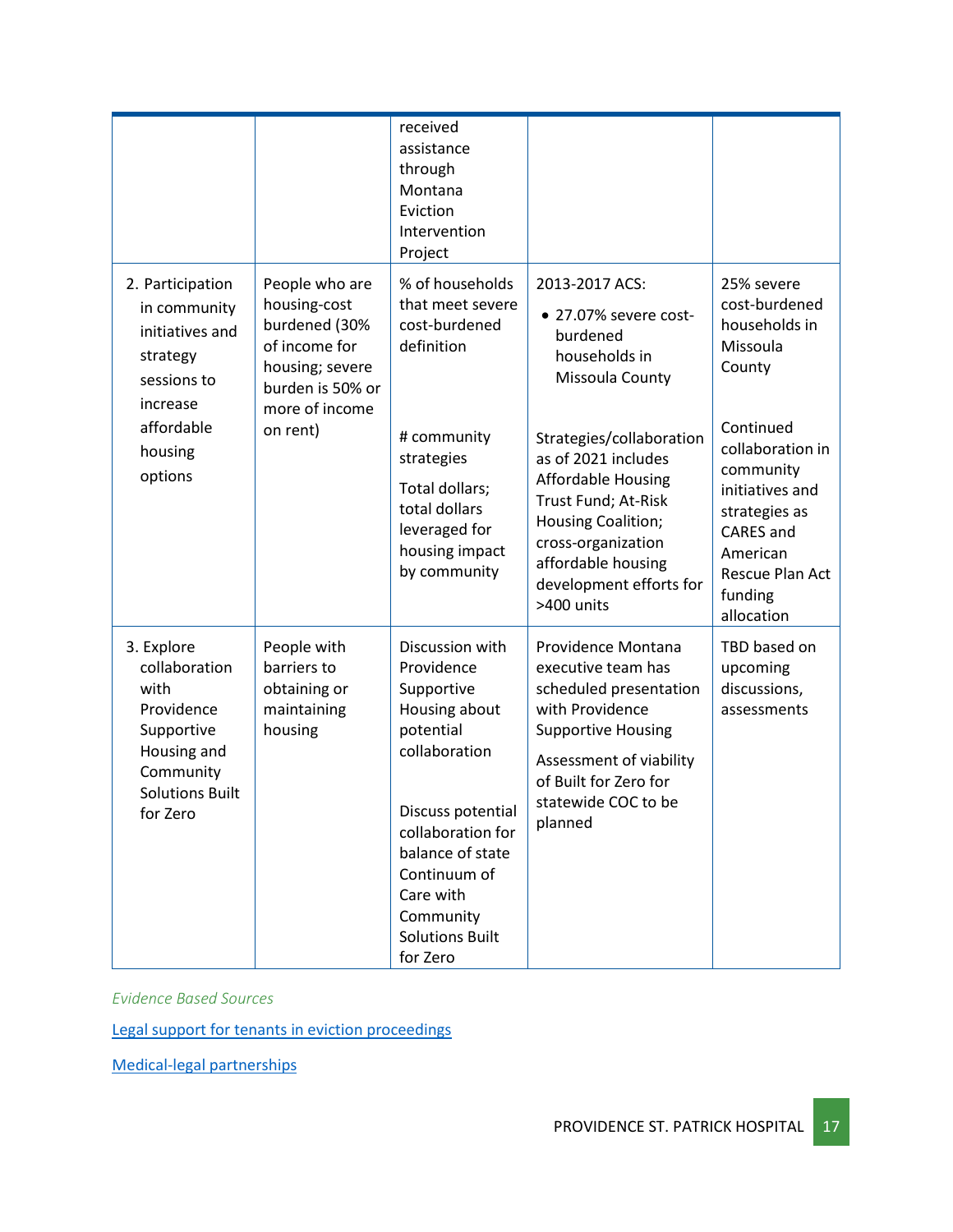#### *Resource Commitment*

Providence recognizes the vital intersection between [health care and housing](https://www.providence.org/lp/housing-is-health) and believe both are basic [human rights.](http://future.psjhealth.org/health-is-a-human-right) Providence Montana is committed to collaborating with community partners working in support of safe and affordable housing.

*Key Community Partners*

[At-Risk Housing Coalition](https://www.ci.missoula.mt.us/2611/At-Risk-Housing-Coalition-ARHC)

[Community Solutions Built for Zero](https://community.solutions/)

[Homeword](https://homeword.org/)

[Missoula Housing Authority](https://missoulahousing.org/)

[NeighborWorks Montana](https://www.nwmt.org/)

[Providence Supportive Housing](https://www.providencesupportivehousing.org/)

## COMMUNITY NEED ADDRESSED #3: ACCESS TO SUBSTANCE USE DISORDER TREATMENT

*Population Served*

Patients with a substance use disorder; people seeking substance use disorder treatment.

#### *Long-Term Goal / Vision*

To reduce substance use disorders and related health conditions through evidence-based prevention, treatment and recovery support services.

|  |  |  | Table 4. Strategies and Strategy Measures for Addressing Access to Substance Use Disorder Treatment |  |
|--|--|--|-----------------------------------------------------------------------------------------------------|--|
|  |  |  |                                                                                                     |  |

| <b>Strategy</b>                                                                                                            | <b>Population Served</b>                                                                                                                           | <b>Strategy Measure</b>                                                                                                            | <b>Baseline</b>                                                                                                    | 2023 Target                                                       |
|----------------------------------------------------------------------------------------------------------------------------|----------------------------------------------------------------------------------------------------------------------------------------------------|------------------------------------------------------------------------------------------------------------------------------------|--------------------------------------------------------------------------------------------------------------------|-------------------------------------------------------------------|
| 1. Montana<br>Service Area<br><b>Health Disparity</b><br>Intervention in<br>support of<br>American<br>Indian<br>population | Patients who<br>identify as<br>American Indian<br>and who need<br>resources and<br>treatment for<br>mental health and<br>substance use<br>disorder | Substance use<br>disorder rate per<br>1,000 for Alaskan<br>Indian/American<br>Indian<br>Increase IMAT-<br>trained PMG<br>providers | 2020: 169<br>2020: 6 IMAT-<br>trained providers<br>on staff with PMG<br>Montana; 1<br>provider in<br>Missoula area | 130<br>2023: 6 IMAT-<br>trained<br>providers on<br>staff with PMG |
|                                                                                                                            |                                                                                                                                                    | Diversity, Equity<br>and Inclusion (DEI)<br>training available                                                                     | 2020: DEI<br>strategies in<br>development                                                                          |                                                                   |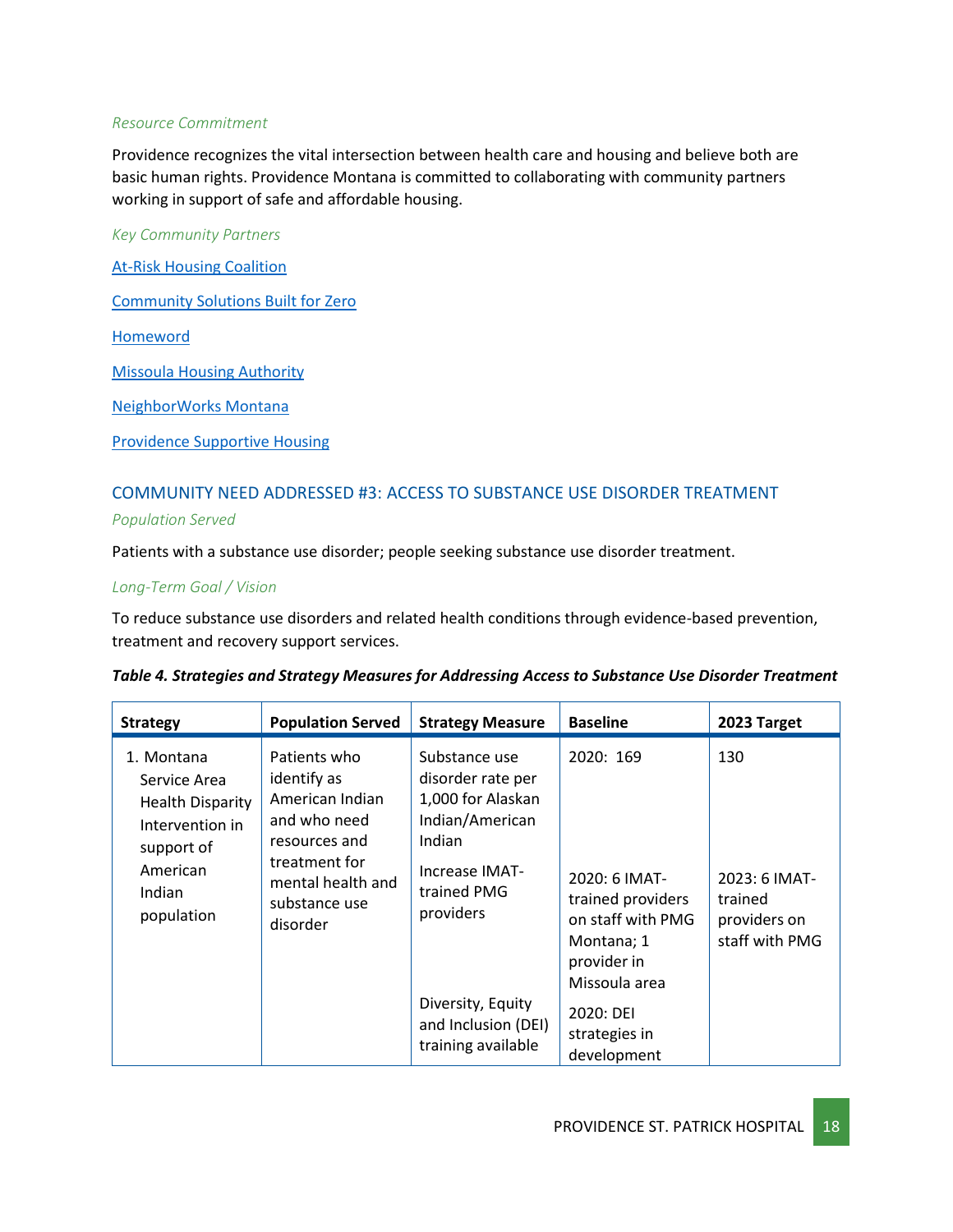|                                                                                                              |                                                                                                                                           | to all Montana<br>Service Area staff                                |                                                            |                              |
|--------------------------------------------------------------------------------------------------------------|-------------------------------------------------------------------------------------------------------------------------------------------|---------------------------------------------------------------------|------------------------------------------------------------|------------------------------|
| 2. Community<br>partnerships in<br>support of<br>substance use<br>disorder<br>services                       | People with<br>substance use<br>disorder seeking<br>treatment                                                                             | Substance use<br>disorder as<br>percent of<br>population            | 2020: 6% Missoula<br>County (any<br>substance)             | 5% substance<br>use disorder |
| 3. Collaborate<br>with<br>community<br>partners in<br>support of<br>people with<br>substance use<br>disorder | People with<br>substance use<br>disorder seeking<br>treatment<br>People<br>experiencing crisis<br>related to<br>substance use<br>disorder | # incident<br>responses<br>provided by by<br>Mobile Support<br>Team | November 16,<br>2020 - March 21,<br>2021: 234<br>incidents |                              |

#### *Evidence Based Sources*

[Medication-assisted treatment access enhancement initiatives](https://www.countyhealthrankings.org/take-action-to-improve-health/what-works-for-health/strategies/medication-assisted-treatment-access-enhancement-initiatives)

[Behavioral Health Services for American Indians and Alaska Natives: For Behavioral Health Service](https://www.ncbi.nlm.nih.gov/books/NBK539586/)  [Providers, Administrators, and Supervisors](https://www.ncbi.nlm.nih.gov/books/NBK539586/)

#### *Resource Commitment*

Providence St. Patrick Hospital is committed to providing for the treatment needs of patients through supporting staff to obtain IMAT training and waivers. In support of our American Indian population, Providence St. Patrick Hospital will develop a culturally-competent and responsive workforce.

#### *Key Community Partners*

[All Nations Health Center](https://www.allnations.health/)

[Behavioral Health Alliance of Montana](https://montanabehavioralhealth.org/)

[Missoula Substance Abuse Disorder Connect](https://missoulaunitedway.org/missoula-substance-abuse-connect)

[Open Aid Alliance](https://www.openaidalliance.org/)

[Partnership Health Center](https://www.partnershiphealthcenter.com/)

[Western Montana Mental Health Center](https://www.wmmhc.org/)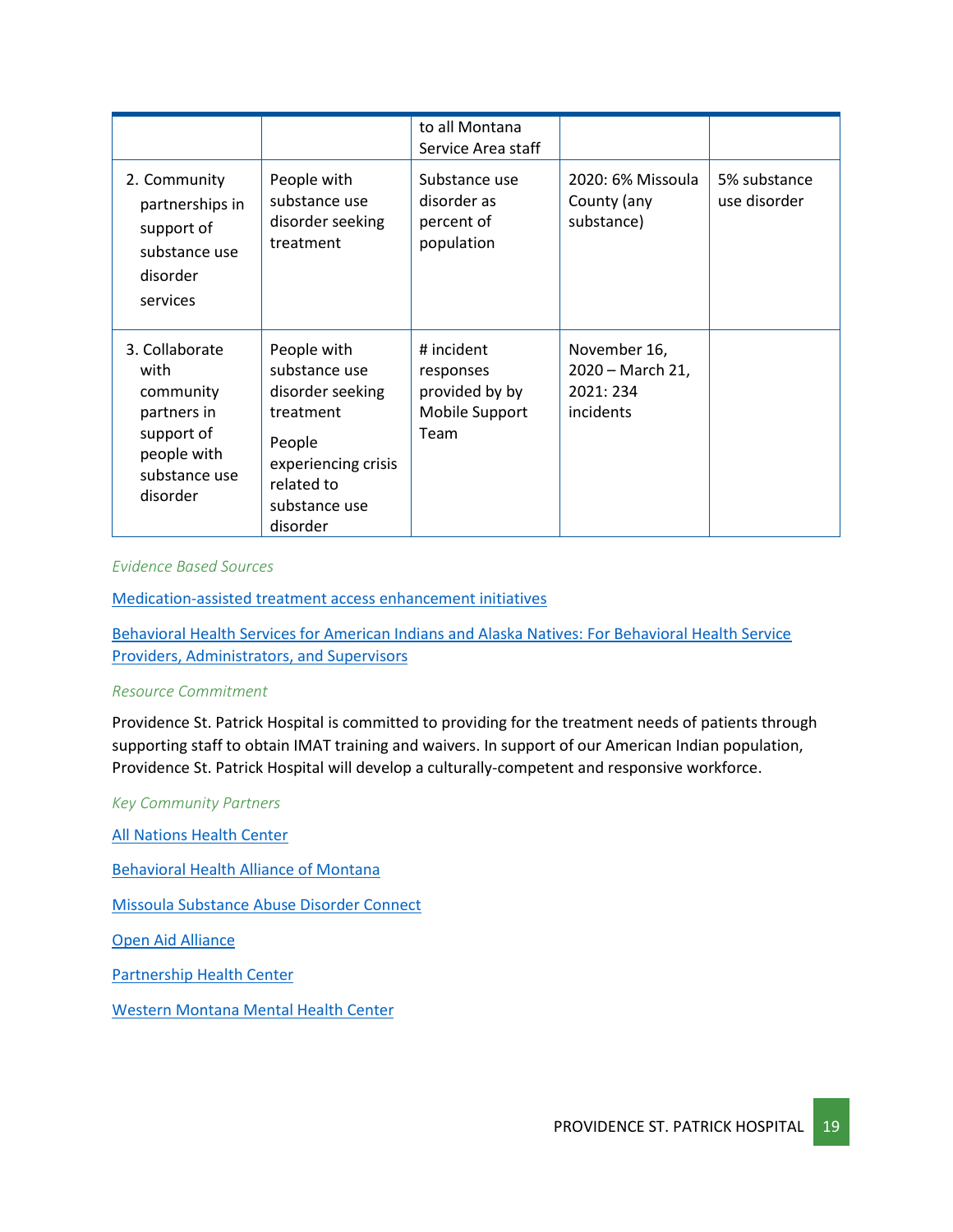## COMMUNITY NEED ADDRESSED #4: ADDRESSING HOMELESSNESS

### *Population Served*

People experiencing housing instability and at risk of homelessness; people with low incomes experiencing housing instability.

### *Long-Term Goal / Vision*

To end homelessness by reaching functional zero, which means that the system will not have more individuals enter than exit from the homelessness system at any given time.

| <b>Strategy</b>                                                                                                | Population<br><b>Served</b>                                                                                                                       | <b>Strategy Measure</b>                                                                                             | <b>Baseline</b>                                                                                                                                                                                                                       | 2023 Target                                                                                                                                                              |
|----------------------------------------------------------------------------------------------------------------|---------------------------------------------------------------------------------------------------------------------------------------------------|---------------------------------------------------------------------------------------------------------------------|---------------------------------------------------------------------------------------------------------------------------------------------------------------------------------------------------------------------------------------|--------------------------------------------------------------------------------------------------------------------------------------------------------------------------|
| 1. Collaboration in<br><b>FUSE</b> (Frequent<br><b>Users Systems</b><br>Engagement)                            | People who<br>experience<br>chronic<br>homelessness<br>and have<br>frequent contact<br>with emergency<br>services, law<br>enforcement and<br>jail | # people who are<br>FUSE-eligible<br>Agency<br>collaboration to<br>serve shared<br>defined high-<br>need population | 2020: 21 eligible<br>individuals (based<br>on ED use,<br>interactions with<br>PD, jail)<br>2020: SPH,<br>Community<br>Medical Center,<br>Missoula County<br>Detention Facility,<br>Poverello Center,<br>Missoula Police<br>Department | 60 eligible<br>individuals<br>Continued<br>collaboration,<br>with potential<br>additional<br>agency<br>involvement<br>(e.g. DPHHS,<br>emergency<br>response<br>agencies) |
| 2. Collaboration in<br>community-wide<br>diversion/resource<br>prioritization<br>(Coordinated<br>Entry System) | People<br>experiencing<br>homelessness or<br>at risk of<br>homelessness                                                                           | Point-in-Time<br>Count                                                                                              | 2019: 325 total<br>• 179<br>emergency<br>• 83 transitional<br>• 63 unsheltered<br>2020: 468 total<br>• 204<br>emergency<br>• 86 transitional<br>• 178<br>unsheltered                                                                  | 10% reduction<br>in HUD<br>homeless<br>households                                                                                                                        |

*Table 5. Strategies and Strategy Measures for Addressing Homelessness*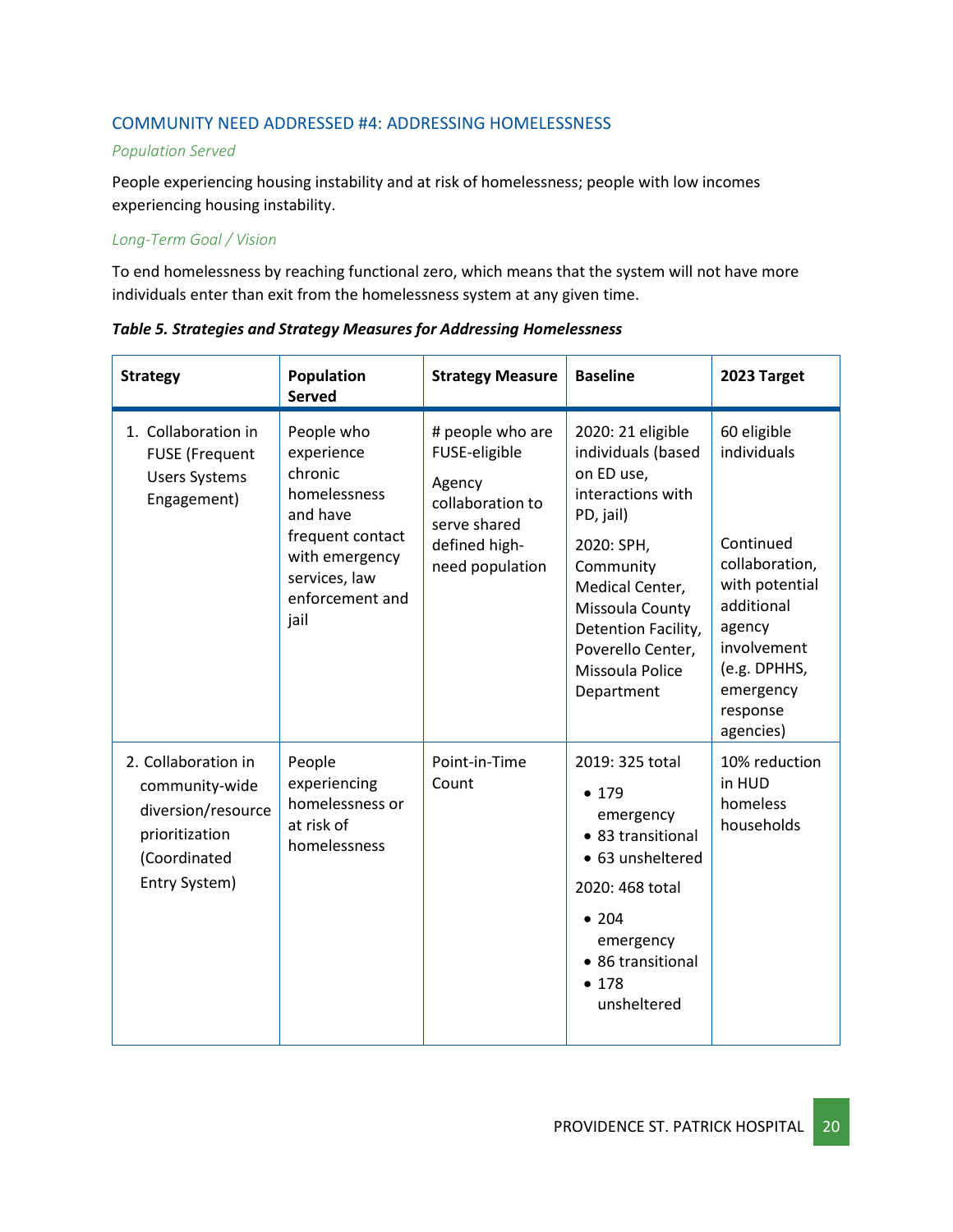| 3. Support of city of | People            | # incident     | November 16,     |  |
|-----------------------|-------------------|----------------|------------------|--|
| Missoula's Mobile     | experiencing      | responses      | 2020 - March 21, |  |
| Support Team          | crisis, including | provided by    | 2021: 234        |  |
|                       | those who are     | Mobile Support | incidents        |  |
|                       | homeless          | Team           |                  |  |

*Evidence Based Sources*

[Housing First](https://www.countyhealthrankings.org/take-action-to-improve-health/what-works-for-health/strategies/housing-first)

[Rapid re-housing programs](https://www.countyhealthrankings.org/take-action-to-improve-health/what-works-for-health/strategies/rapid-re-housing-programs)

[Service-enriched housing](https://www.countyhealthrankings.org/take-action-to-improve-health/what-works-for-health/strategies/service-enriched-housing)

### *Resource Commitment*

Providence recognizes the vital intersection between [health care and housing](https://www.providence.org/lp/housing-is-health) and believe both are basic [human rights.](http://future.psjhealth.org/health-is-a-human-right) Providence Montana is committed to collaborating with community partners working in support of safe and affordable housing and to responding to the health needs of people living without shelter or permanent housing.

*Key Community Partners*

[Poverello Center](https://www.thepoverellocenter.org/) Reaching Home: Missoula's 10[-Year Plan to End Homelessness](https://www.ci.missoula.mt.us/2124/Homeless-Initiatives)

[YWCA of Missoula](https://ywcaofmissoula.org/)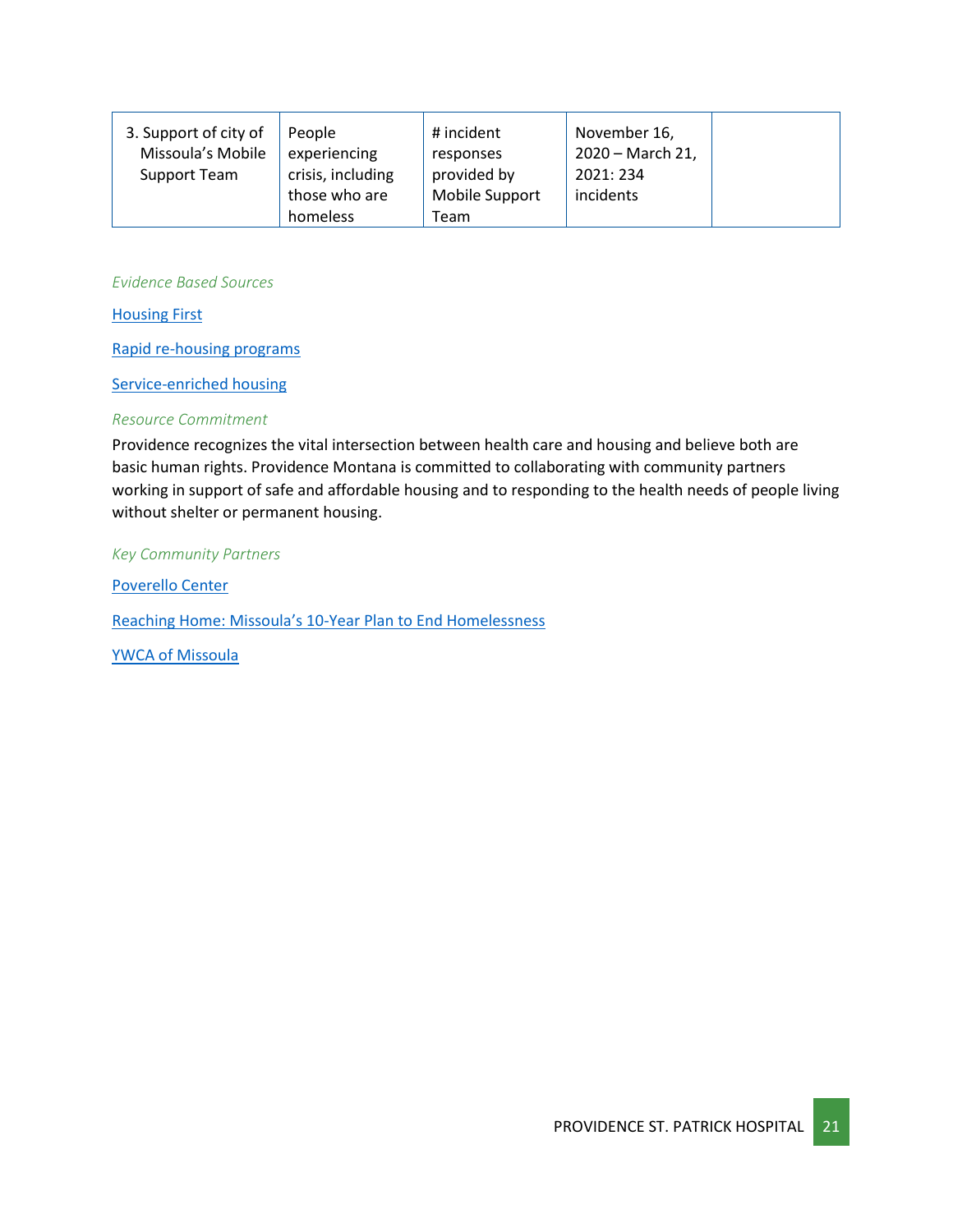## <span id="page-21-0"></span>Other Community Benefit Programs

|  |  |  |  |  | Table 6. Other Community Benefit Programs in Response to Community Needs |  |
|--|--|--|--|--|--------------------------------------------------------------------------|--|
|--|--|--|--|--|--------------------------------------------------------------------------|--|

| <b>Initiative (Community</b><br><b>Need Addressed)</b> | <b>Program Name</b>                     | <b>Description</b>                                                                                                                                                                   | <b>Population Served</b><br>(Low Income,<br><b>Vulnerable or Broader</b><br>Community) |
|--------------------------------------------------------|-----------------------------------------|--------------------------------------------------------------------------------------------------------------------------------------------------------------------------------------|----------------------------------------------------------------------------------------|
| Health-harming<br>1.<br>civil legal needs              | Medical-Legal<br>Partnership            | Partnership between<br>Providence Montana<br>and Montana Legal<br>Services Association;<br>Providence staff can<br>directly to MLSA<br>attorney for civil-<br>legal intervention     | Low income,<br>vulnerable                                                              |
| Childhood obesity<br>2.                                | <b>CATCH</b>                            | Evidence-based<br>wellness curriculum<br>for school-aged<br>children                                                                                                                 | Low income,<br>vulnerable, broader<br>community                                        |
| Access to care<br>3.                                   | <b>Medication Assistance</b><br>Program | Assistance for<br>patients to obtain<br>medications they<br>would not otherwise<br>be able to afford                                                                                 | Low income,<br>vulnerable                                                              |
| 4. Food insecurity,<br>obesity, chronic<br>disease     | <b>Prescription Produce</b>             | <b>Medical providers</b><br>can "prescribe" fresh,<br>local produce to<br>patients experiencing<br>chronic disease;<br>patients are provided<br>with vouchers to<br>purchase produce | Low income,<br>vulnerable                                                              |
| Youth mental<br>5.<br>health                           | Work2BeWell                             | Empowers teens to<br>thrive through access<br>to mental health<br>resources, authentic<br>connections with<br>peers and educators<br>and digital platforms<br>for resiliency         | Low income,<br>vulnerable, broader<br>community                                        |